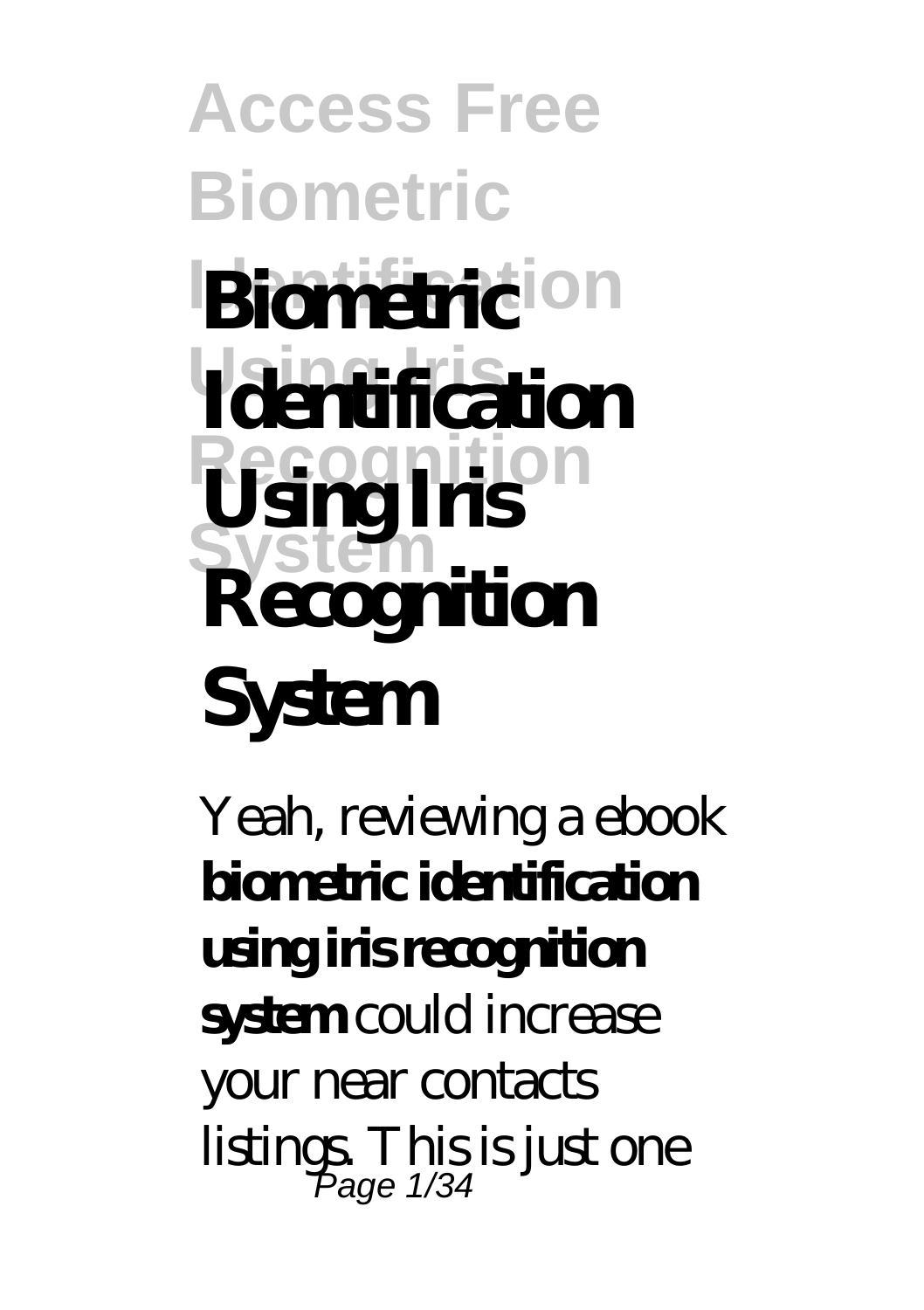**Access Free Biometric I** of the solutions for you to be successful. As **Recognition** achievement does not **Suggest that you have** understood, astounding points.

Comprehending as with ease as contract even more than additional will present each success. neighboring to, the declaration as skillfully as keenness of Page 2/34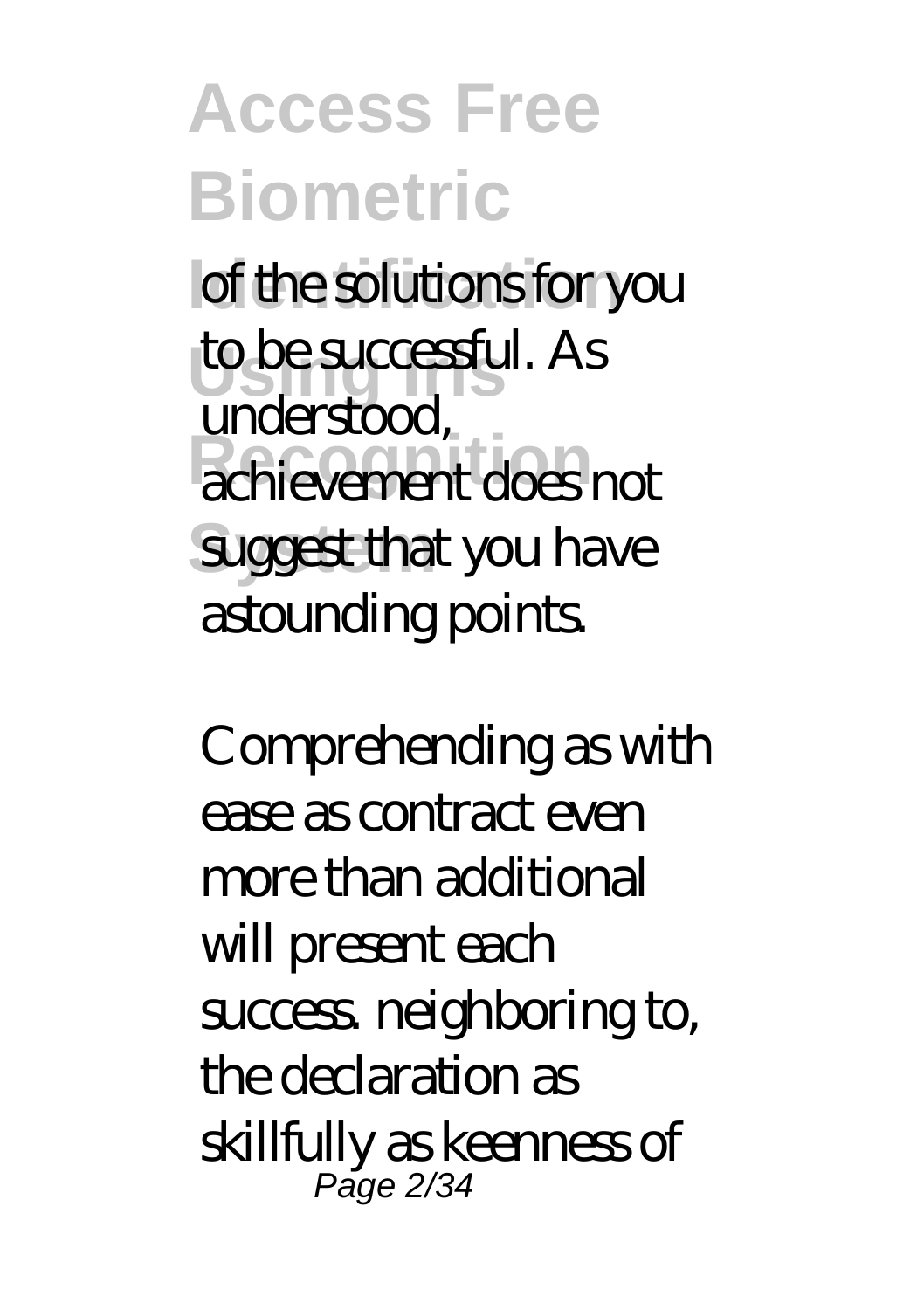**Access Free Biometric** this biometric tion **Using Iris** identification using iris **Recognition** be taken as competently **System** as picked to act. recognition system can

All About Iris Recognition Technology Iris Recognition - Part I **What is biometric identification? Have you ever tried any products in biometrics?** What is Page 3/34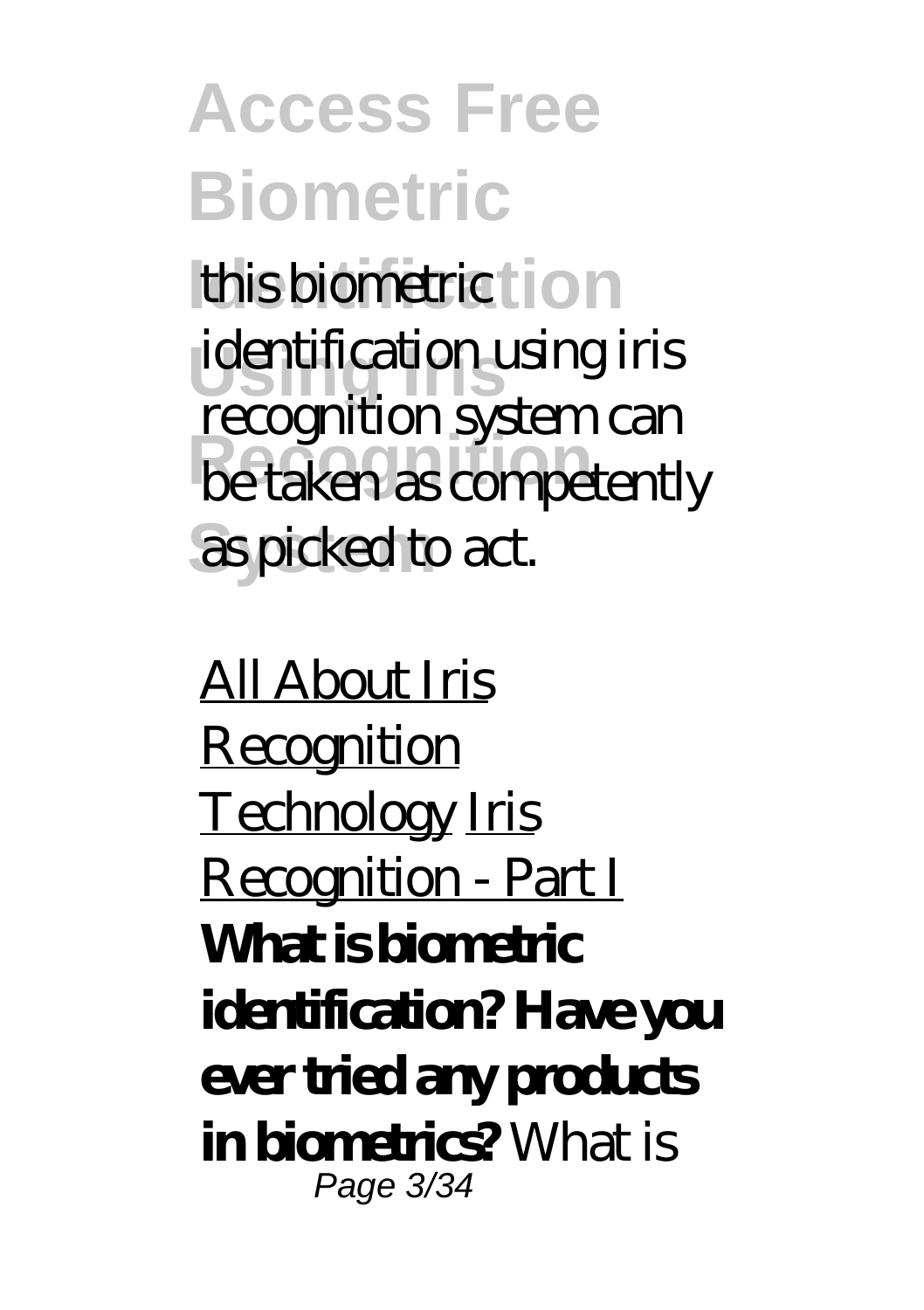**Access Free Biometric IRIS**ntification RECOGNITION? **Recognition** RECOGNITION **System** mean? IRIS What does IRIS RECOGNITION meaning \u0026 explanation Iris recognition system part1(EEL6825) 2 Meter Iris Recognition - Live Demo at iD1 *India Fingerprinting, Iris Scanning Over One* Page 4/34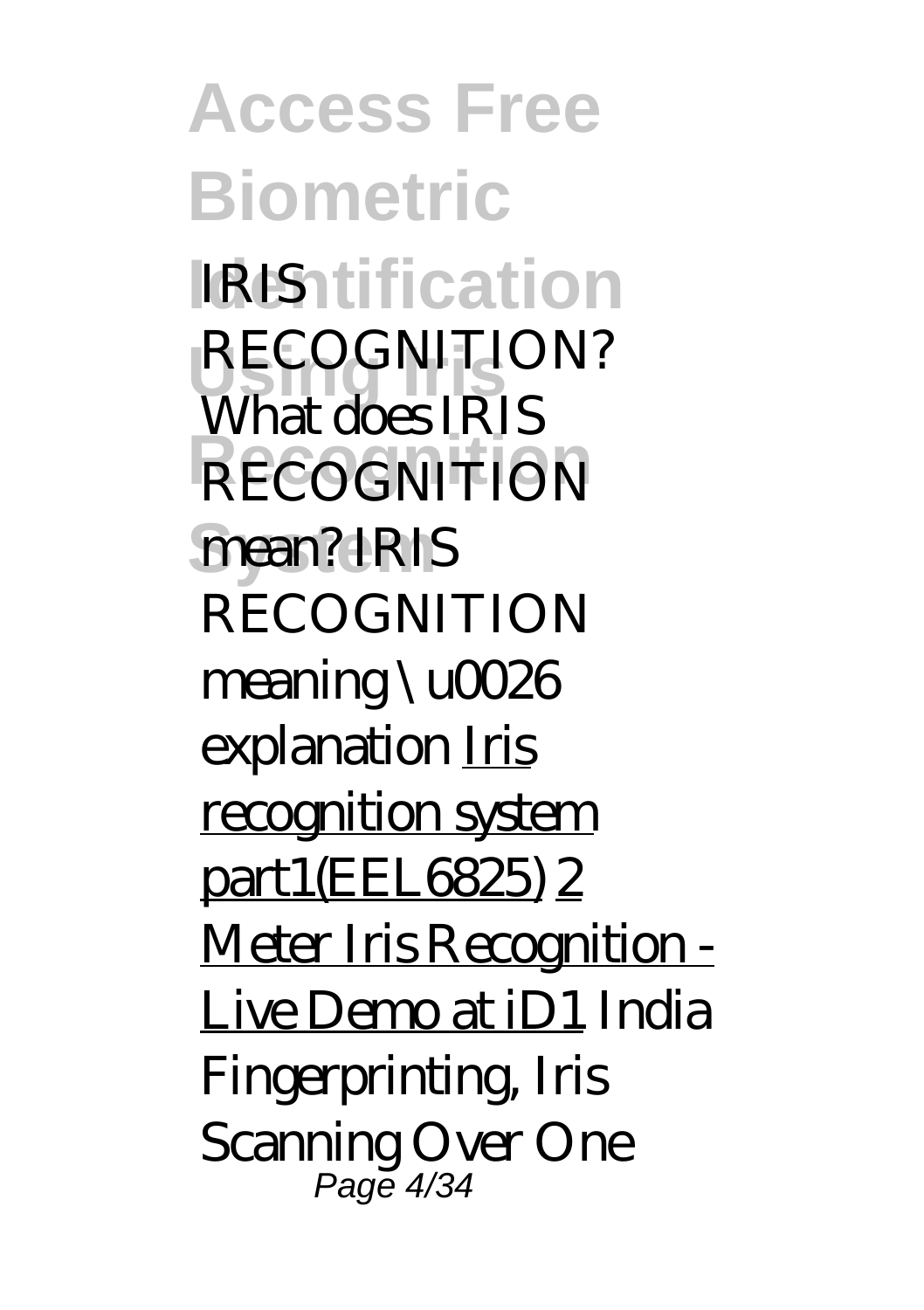**Access Free Biometric** *Billion People**The Most* **Using Iris** *Accurate Biometric* **Recognition** *Access Control, Anviz* **System** *Iris UltraMatch S2000 Identification, Touchless Iris Recognition in Law Enforcement How Biometric human iris recognition is done?* **Princeton Identity demonstrates iris recognition at IFSEC 2018** Iris Scanning Technology Explained Page 5/34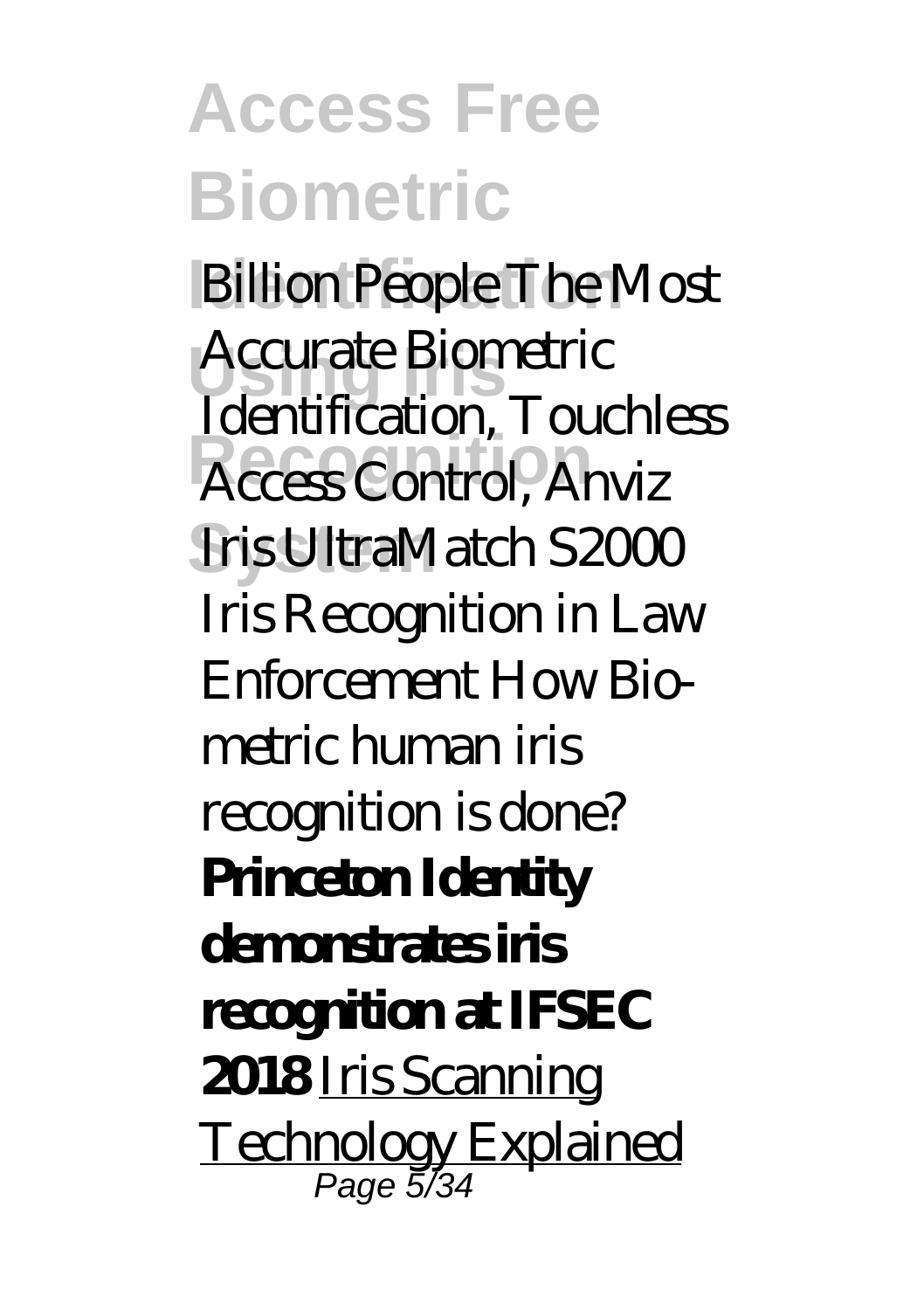## **Access Free Biometric**

in Detail Face ID vs Iris **Scanner \u0026 Face Recognition** vs Note 8 *Galaxy S8 Iris* **Scanner and Fingerprint** Recognition - iPhone X *Demo! World in your eyes - biometric technologies for identity verification are on the rise [Trailer] IDEMIA's Top 4 Trends in Biometrics for 2020 (1/5) What is biometrics* Samsung Page 6/34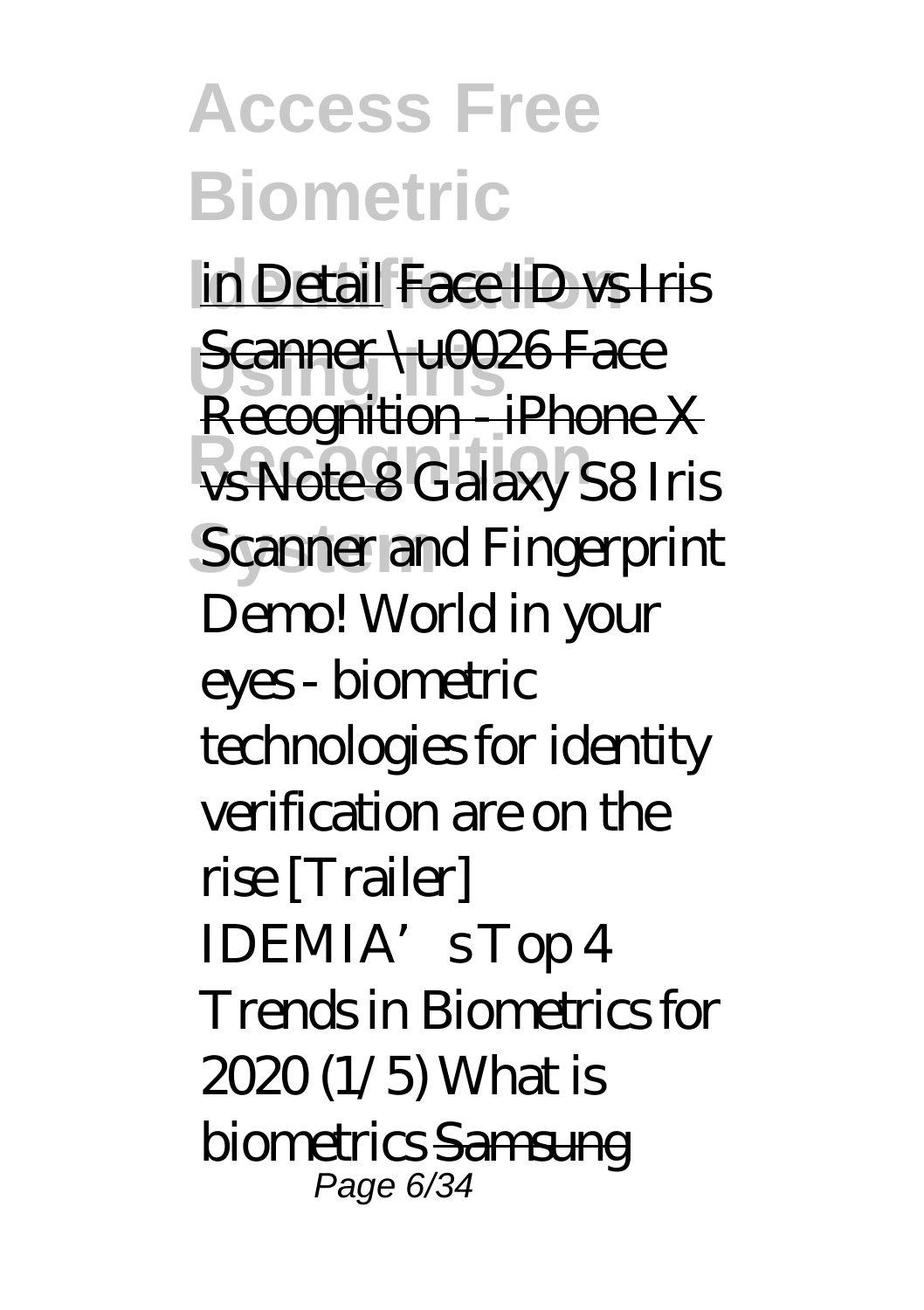**Access Free Biometric** Galaxy Note 7 iris **scanner explained Recognition** *technology improves* **System** *security in NJ schools \"Eye scan\" Facial Recognition vs fingerprint biometric Access Control Biometric identification* Fujitsu's iris scanner: Hands-on demo BioNetra: Advanced iris recognition solution for mobile devices in India Page 7/34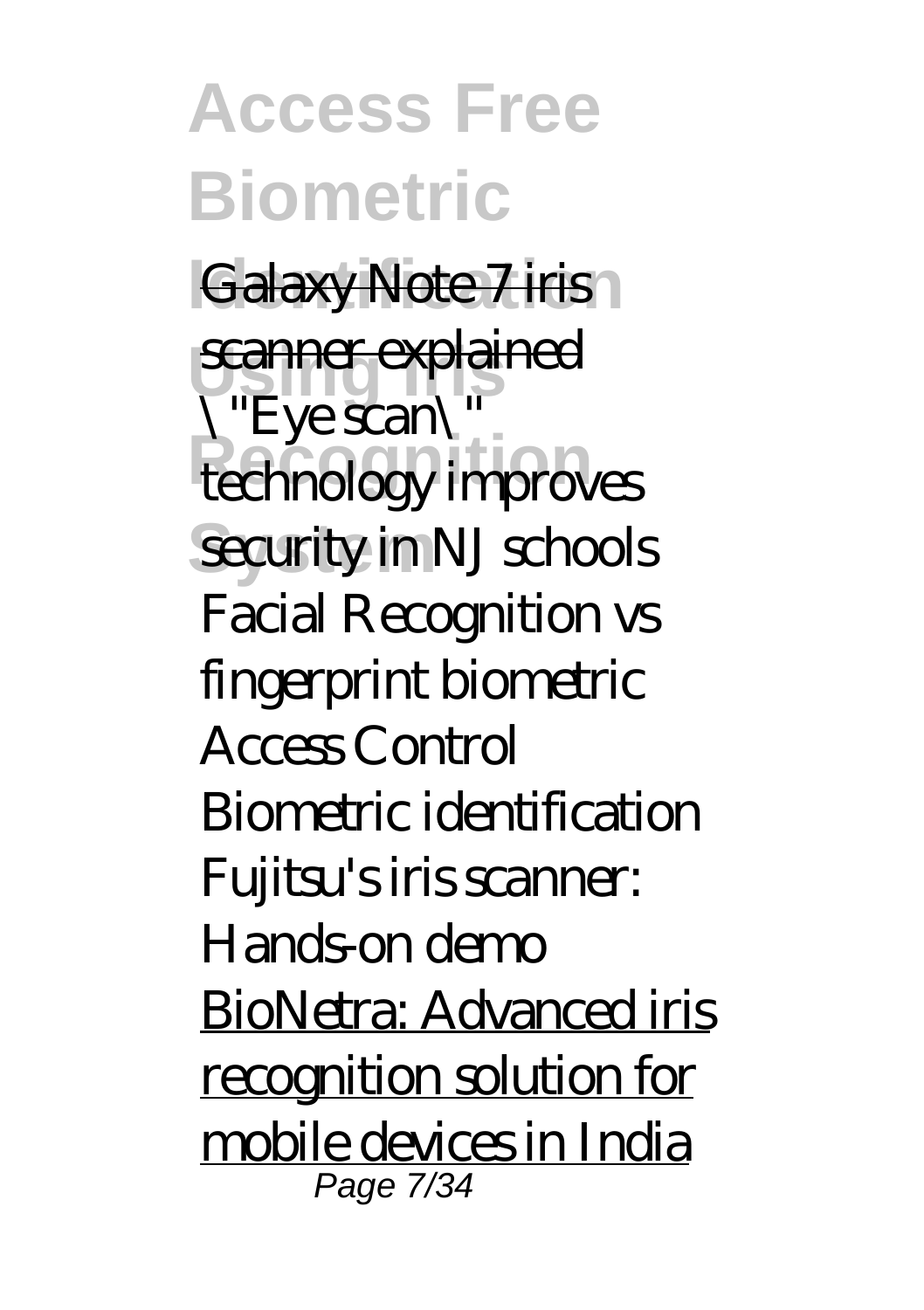**Access Free Biometric Identification** *Retina Scanning vs Iris* **Using Iris** *Recognition in come to Law* **on System** *Enforcement - Colorado Healthcare Biometrics cops ID / track suspects with Iris Scan!* Iris Recognition by Prof. John Daugman *How secure is Biometric Authentication Technology and Biometric Data? | Biometric Security* Page 8/34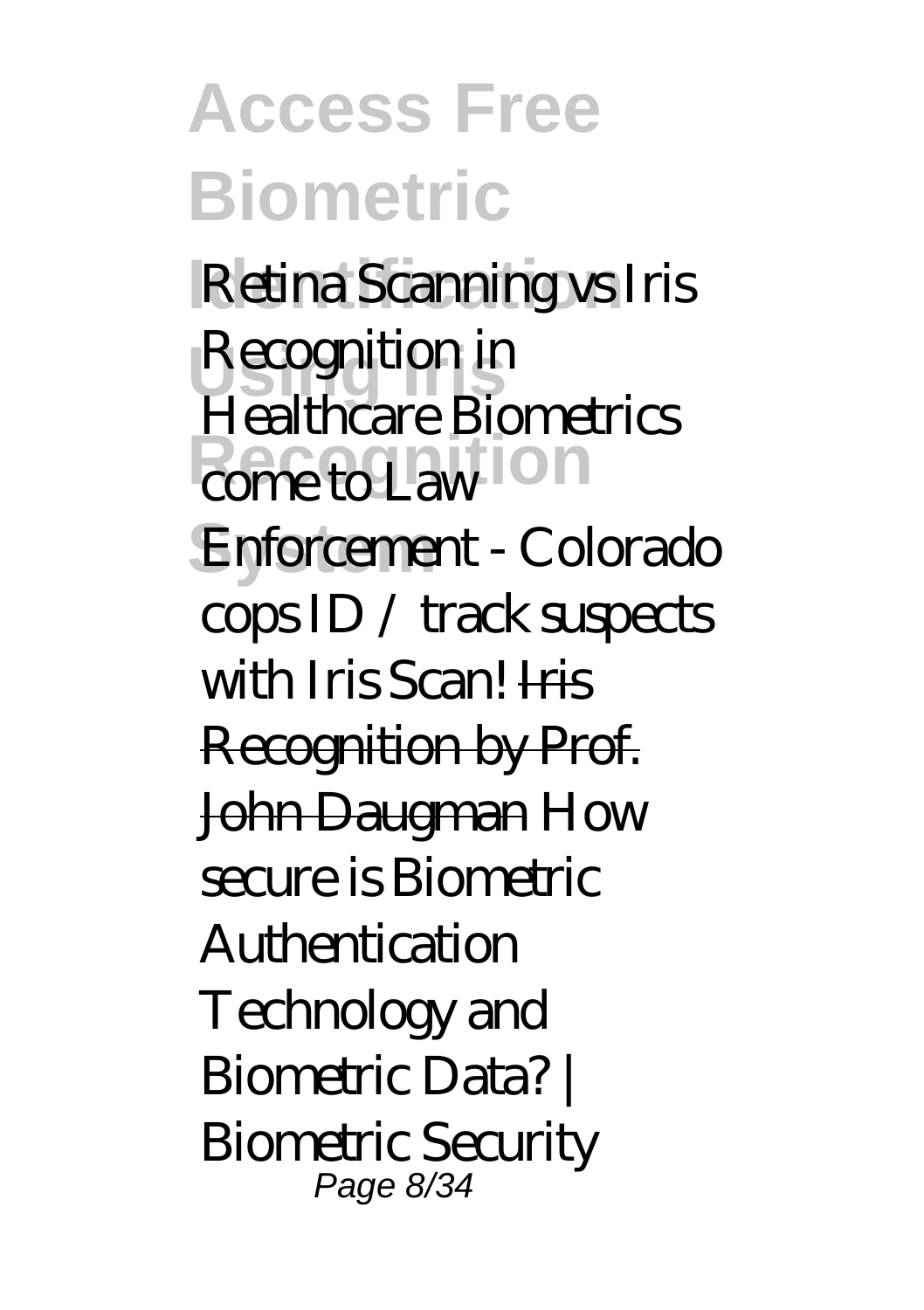**Access Free Biometric Biometrics on the Move Using Iris** - Face and Iris **Recognition** Handheld iris scanner **System** could change suspect Recognition System identification **Handheld iris scanner could change suspect identification Biometric Identification Using Iris Recognition** Iris recognition is used as one of the methods for acquiring biometric Page 9/34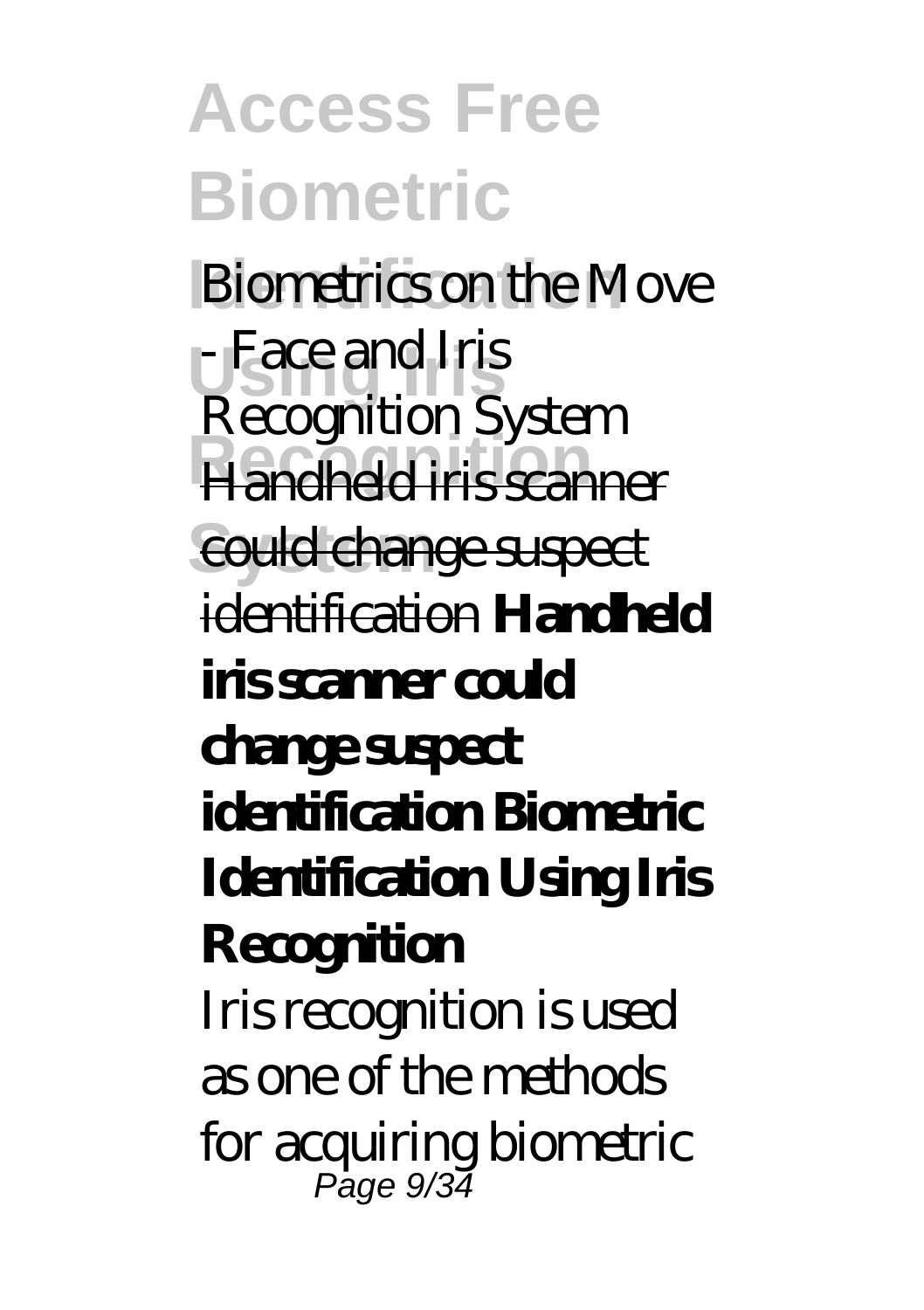# **Access Free Biometric** data needed for issuing

**unique IDs. Accurate Recognition** is possible even without **System** an ID card. Combined and fast authentication use with mutually complementary biometric data, such as fingerprint and face, enables rigid personal authentication and a robust approach against impersonation.

Page 10/34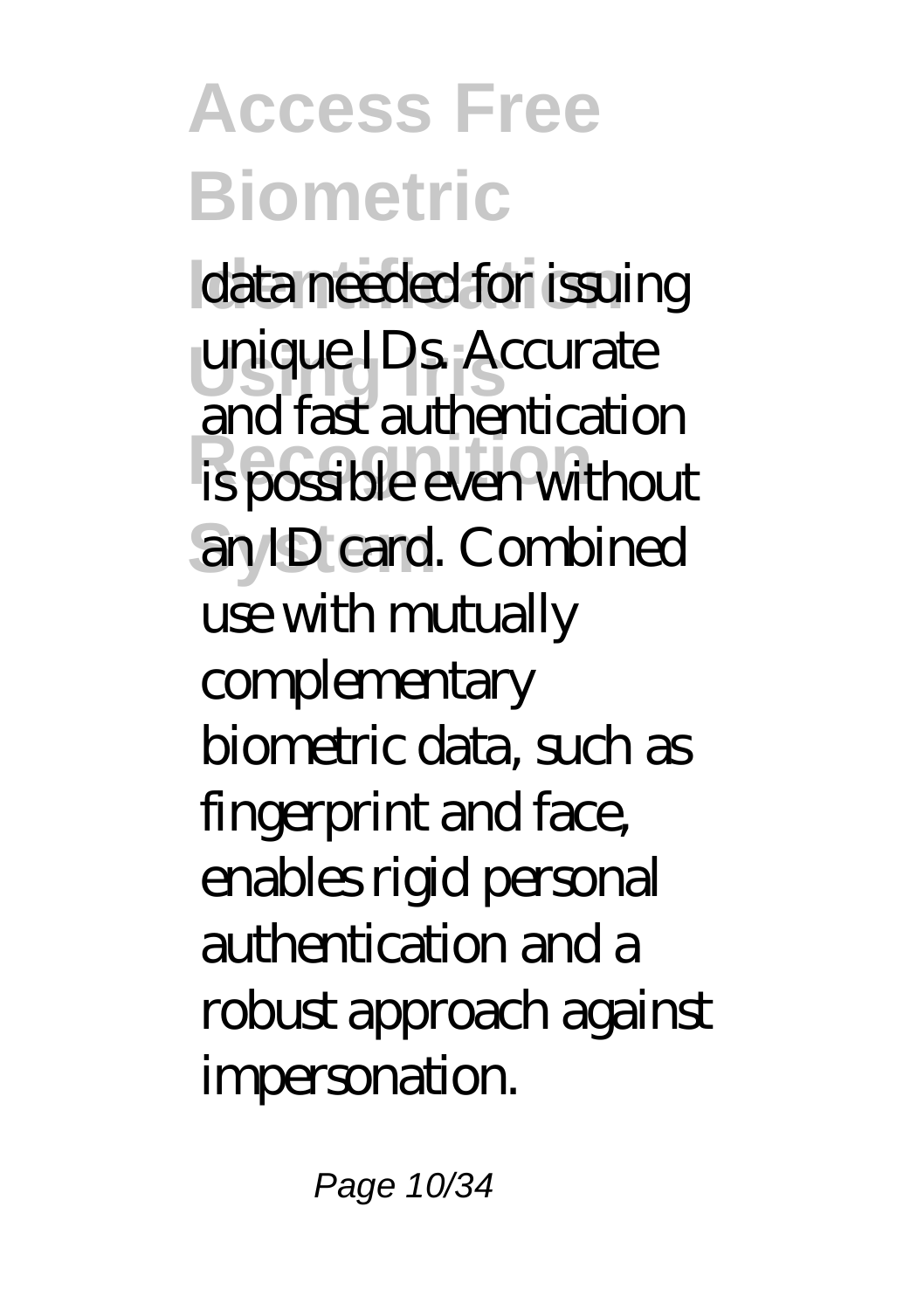**Access Free Biometric Iris Recognition: Using Iris Biometric Recognition** Iris recognition is an **System** automated method of **Authentication | NEC** biometric identification that uses mathematical pattern-recognition techniques on video images of one or both of the irises of an individual's eyes, whose complex patterns are unique, stable, and can Page 11/34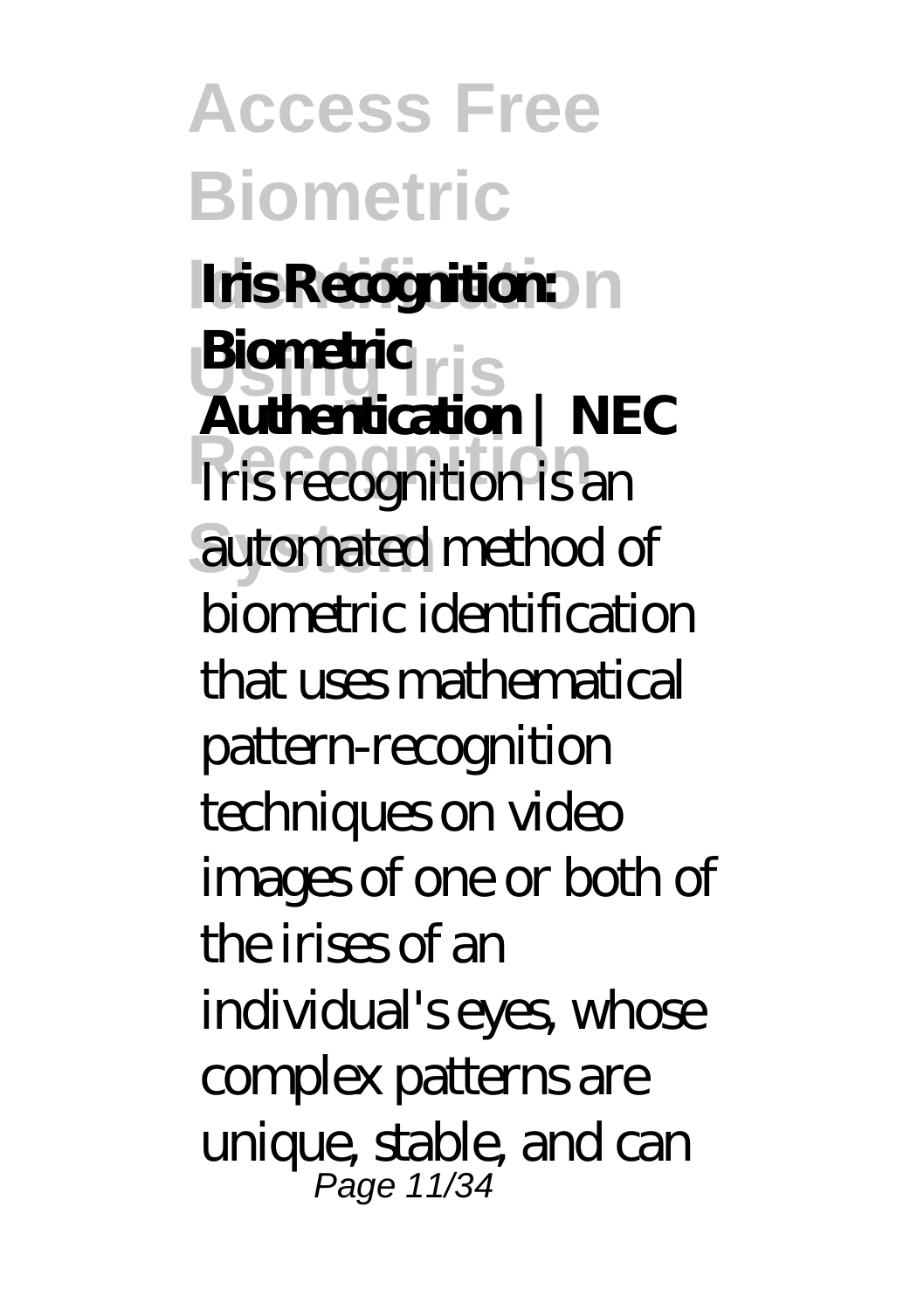**Access Free Biometric be seen from some Using Iris** distance. Retinal *Recognition* technology that uses the scanning is a different, unique patterns on a person's retina blood vessels and is often confused with iris recognition.

**Iris recognition - Wikipedia** Biometric iris Page 12/34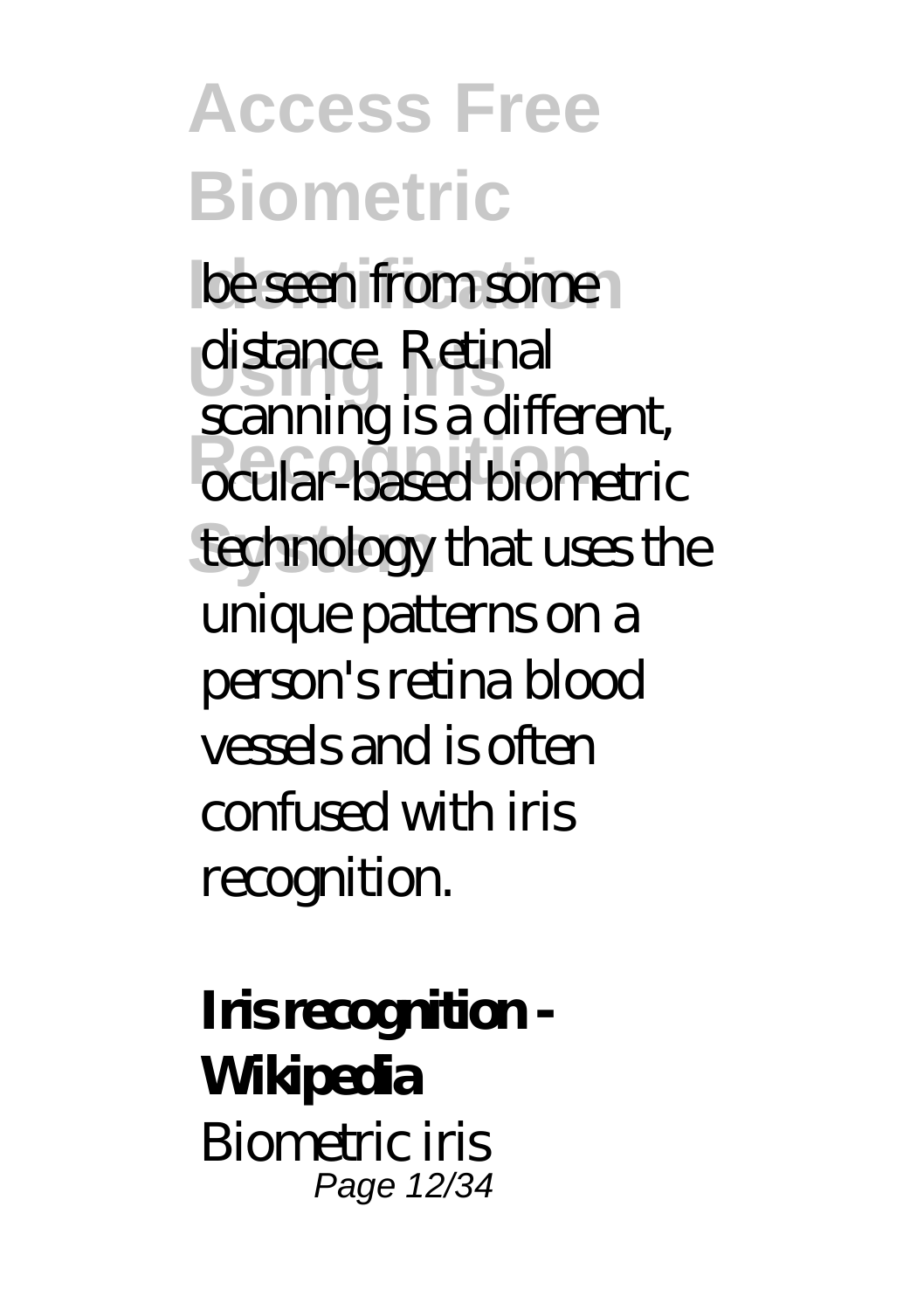**Access Free Biometric** recognition scanners **Using Iris** work by illuminating the **Recognition** infrared light to pick up unique patterns that are iris with invisible not visible to the naked eye. Iris scanners detect and exclude eyelashes, eyelids, and specular reflections that typically block parts of the iris. The final result is a set of pixels containing only the iris. Page 13/34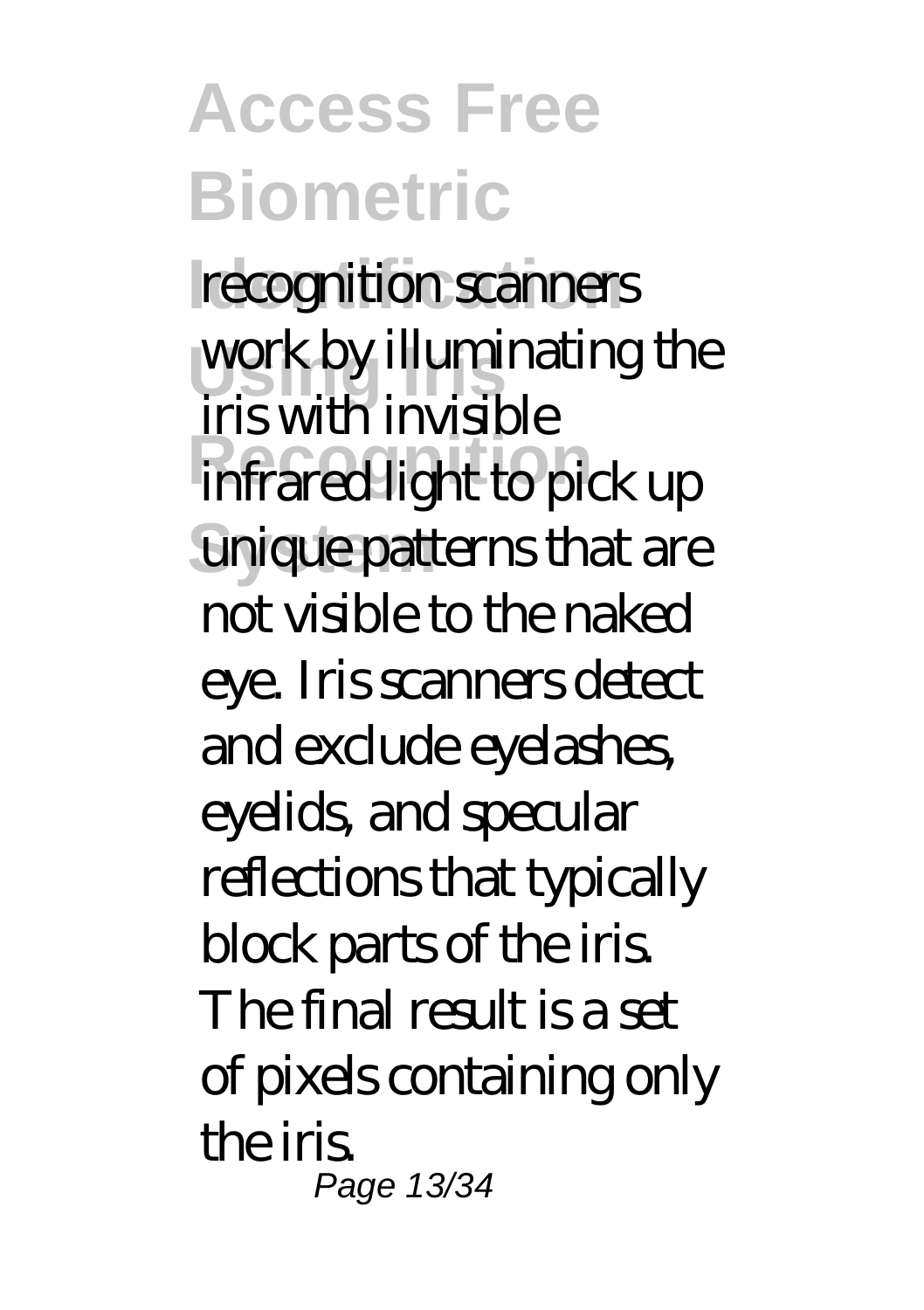**Access Free Biometric Identification Using Iris Iris Recognition | Rendantion System** Iris Recognition Iris **Electronic Frontier** scanning process. A highquality image of the individual's left and right iris must be captured using a specialized... Advantages and disadvantages of iris recognition. Iris Page 14/34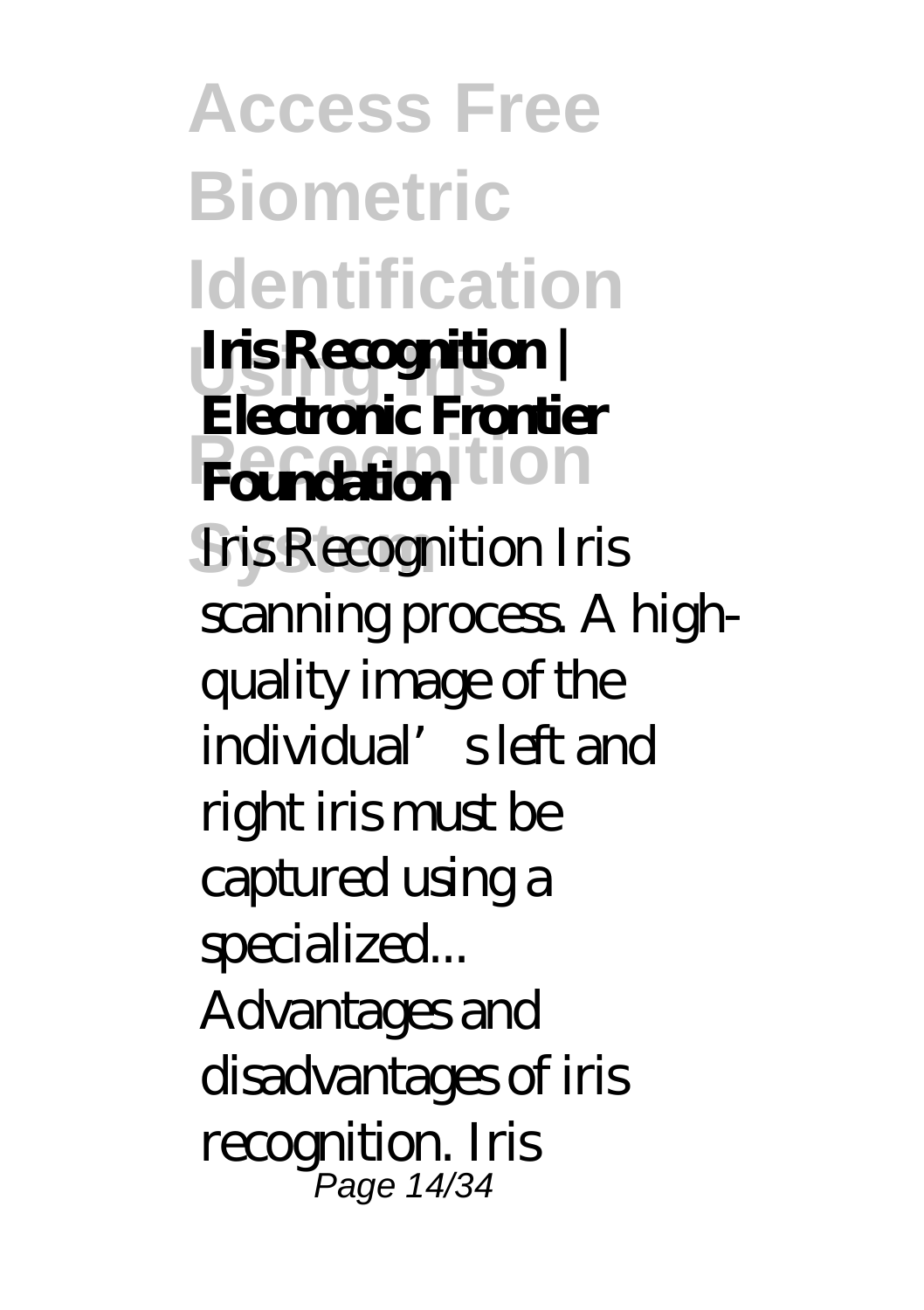### **Access Free Biometric biometrics have several** unique advantages when **Recognition** recognition's use cases range...<sup>m</sup> used for... Use cases. Iris

### **Iris recognition - Bometrics make use of our most unique ...** Biometric iris recognition utilizes pattern recognition techniques based on high-resolution and Page 15/34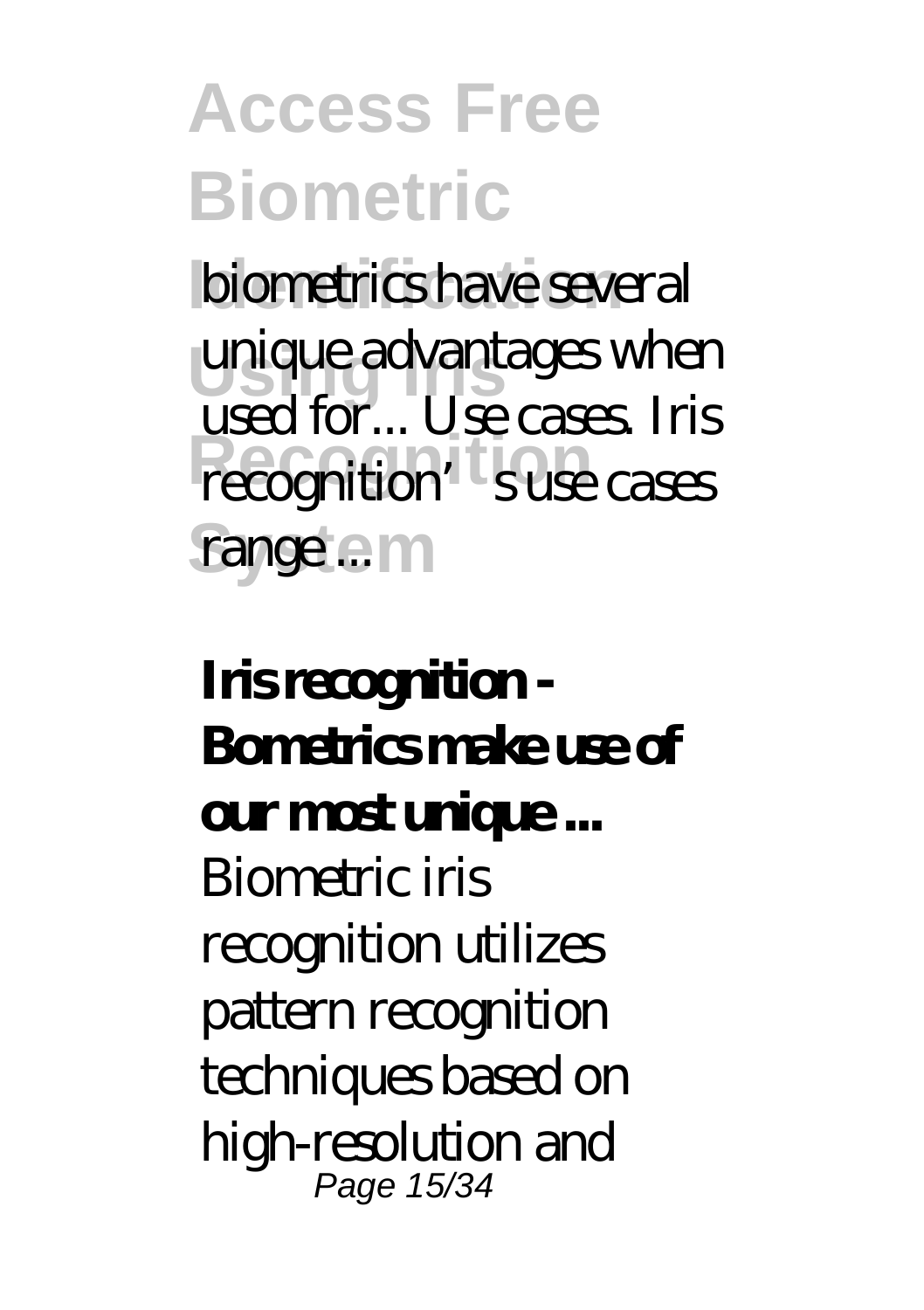### **Access Free Biometric**

**distortion-free images of Using Iris** the irises of the human whose structure remains stable throughout life. eyes. Iris is an organ Thus it serves as a very good biometric for establishing identity of an individual.

#### **Biometric Iris Recognition and Its Application** The following are some Page 16/34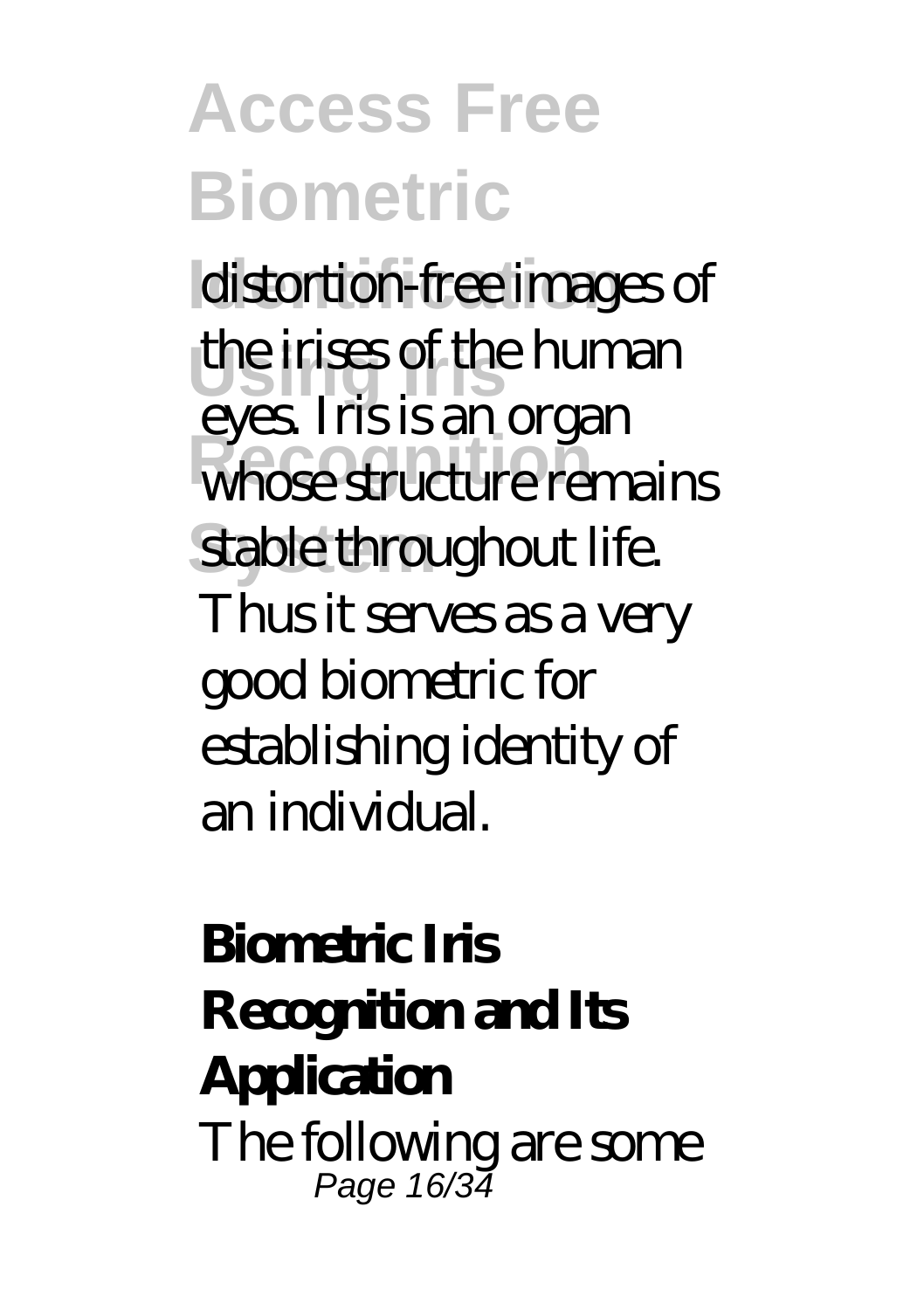**Access Free Biometric I** of the core advantages **Using Iris** of iris recognition: **Recognition** recognition is one of the best biometric Accuracy: Iris modalities in terms of accuracy. The false acceptance rate and... Scalability: This technology is highly scalable and can be used in both large and small scale programs. It has ...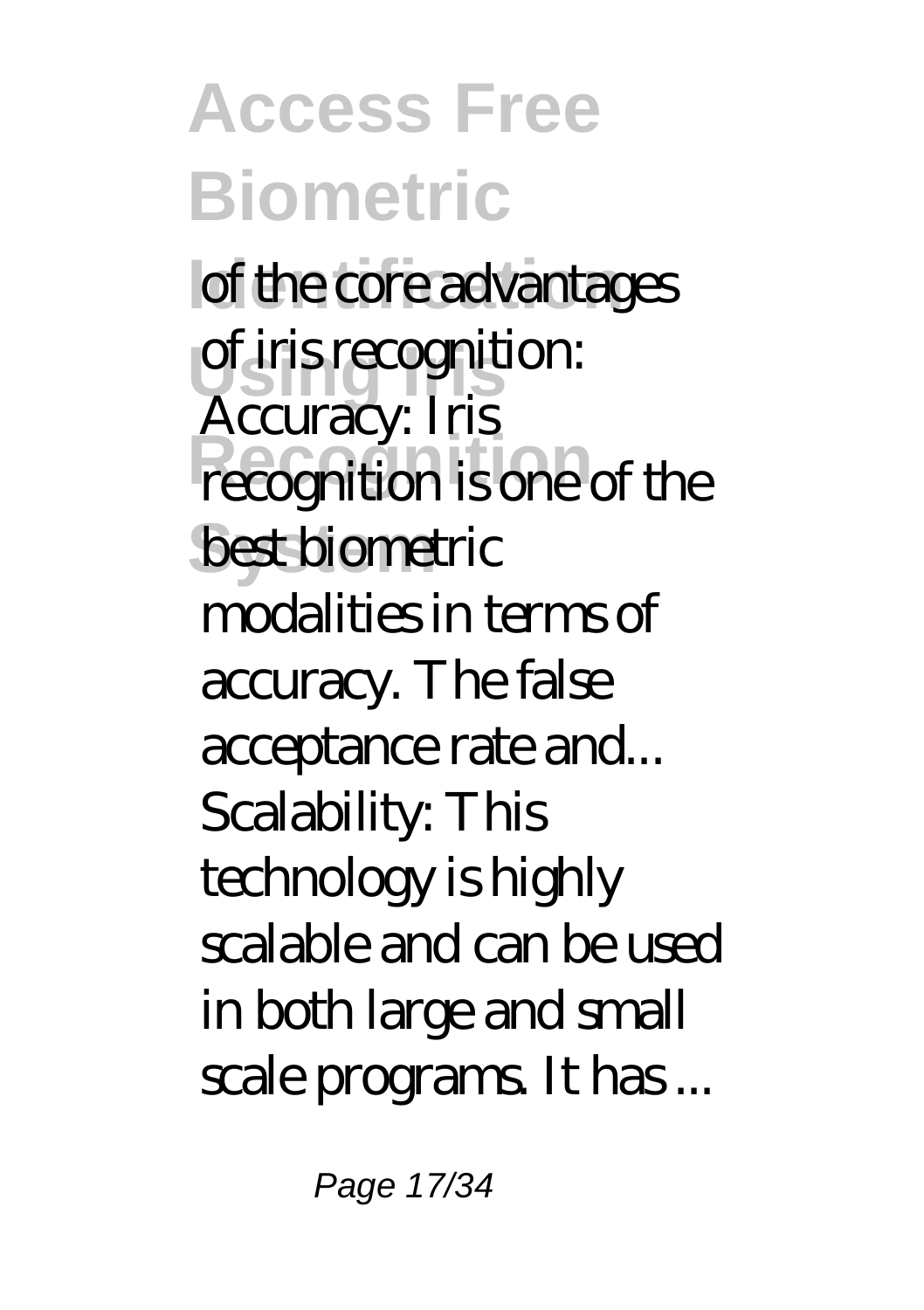**Access Free Biometric 25 Advantages and Using Iris Disadvantages of Iris Recognition** authentication is the **Recognition...** complex mathematical pattern recognition technique that identifies the unique and stable video images of the single or both irises of an individual which is possible to distinguish from a distance range. Page 18/34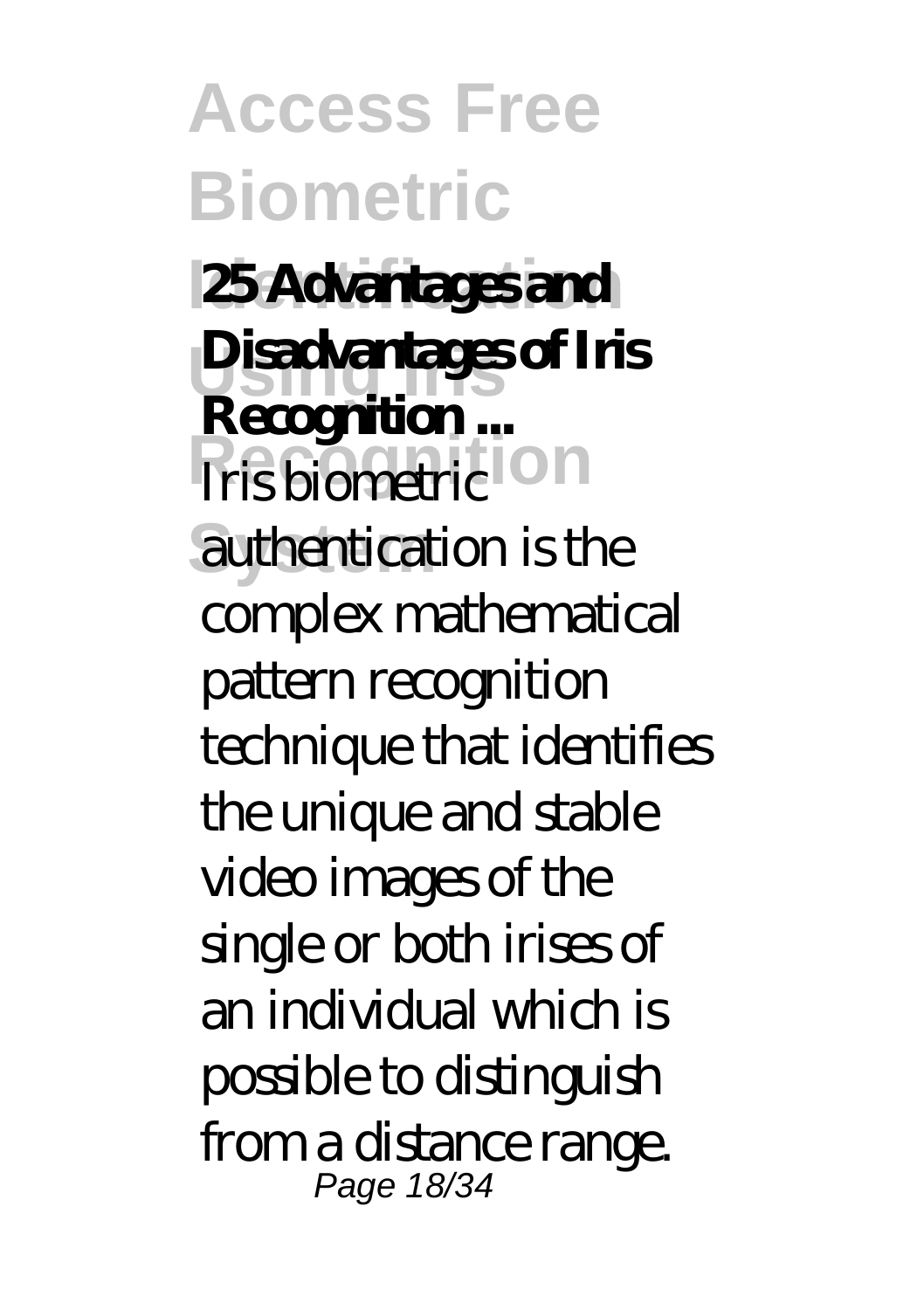**Access Free Biometric Advantages of Iris** Biometric<sub>ris</sub> **Recognition System Advantages of Iris** Authentication System **Biometric Authentication System** Iris recognition systems are widely used in the biometric and iris diagnosis fields. The iris biometric system was designed to help in the process of the Page 19/34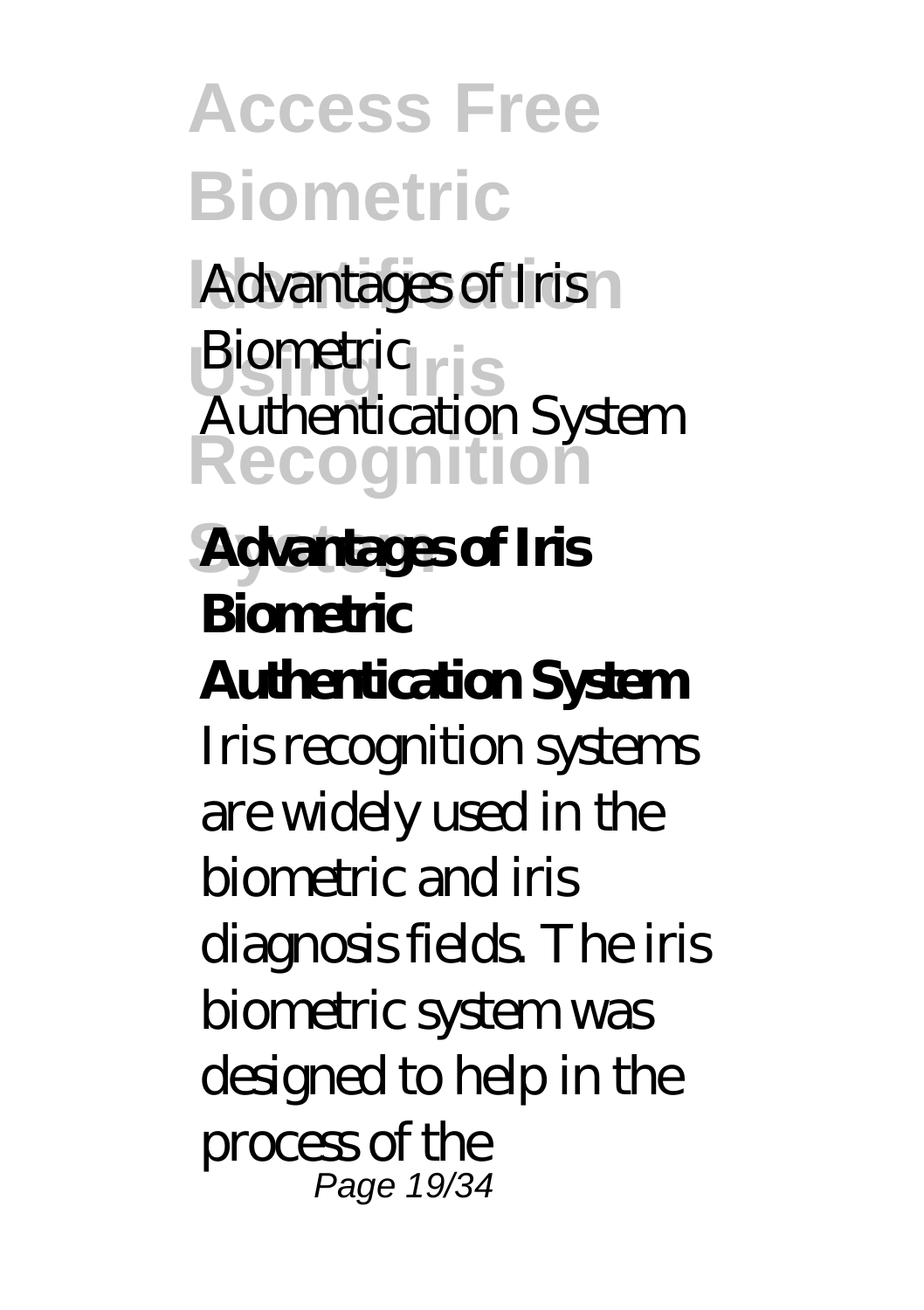**Access Free Biometric Identification** identification of persons **Using Iris Recognition (PDF) An Iris Biometric Systemfor Public and Personal Use** The smallest outlier population of all biometrics. Few people can't use the technology., as most individuals have at least one eye. In a few instances even blind Page 20/34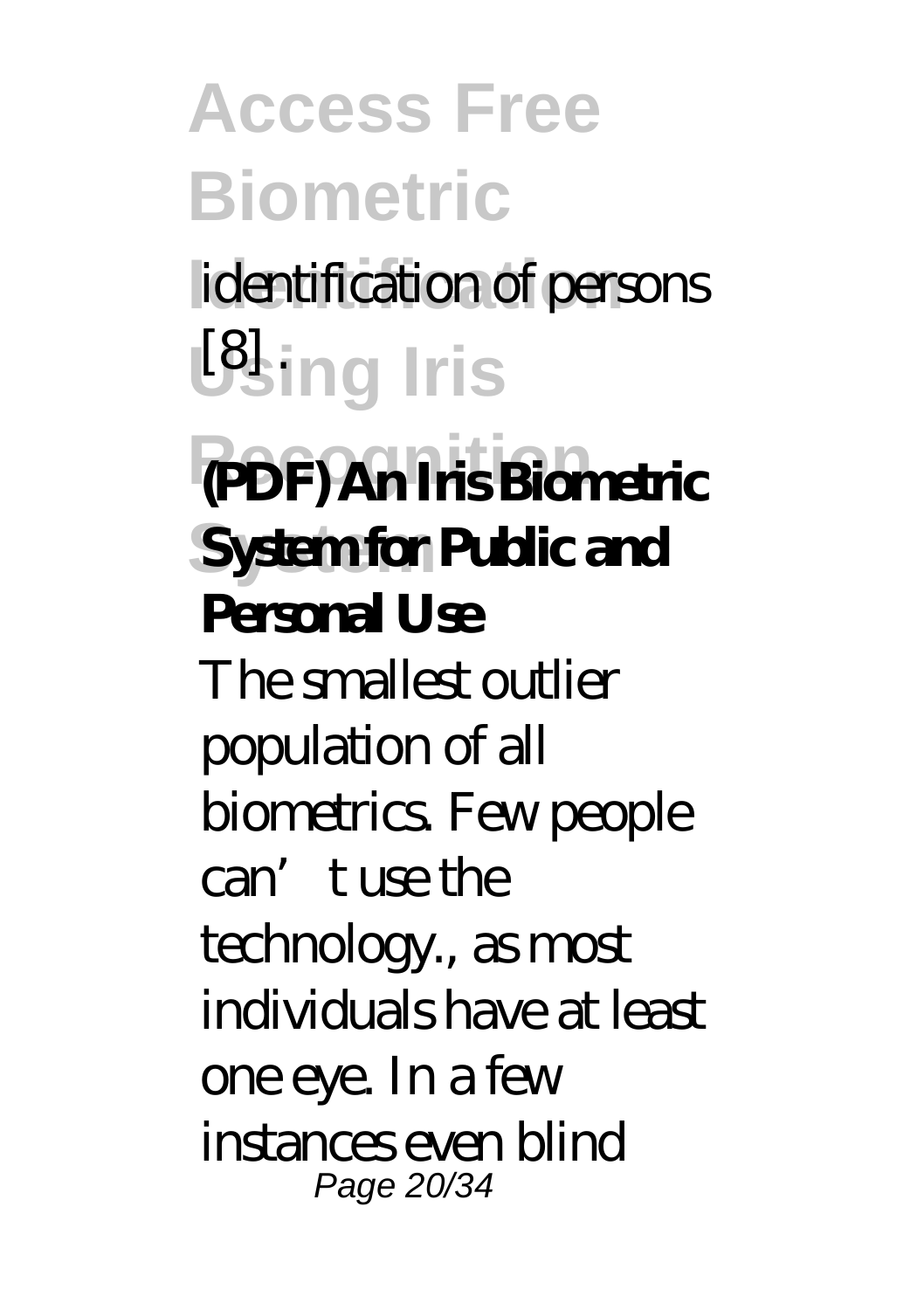**Access Free Biometric** persons have used iris **recognition successfully, Recognition** pattern-dependent, not **System** sight dependent. Iris as the technology is iris pattern and structure exhibit long-term stability.

**Iris Recognition** Technology - **Iris ID** Fingerprints, facial recognition, hand geometry, iris Page 21/34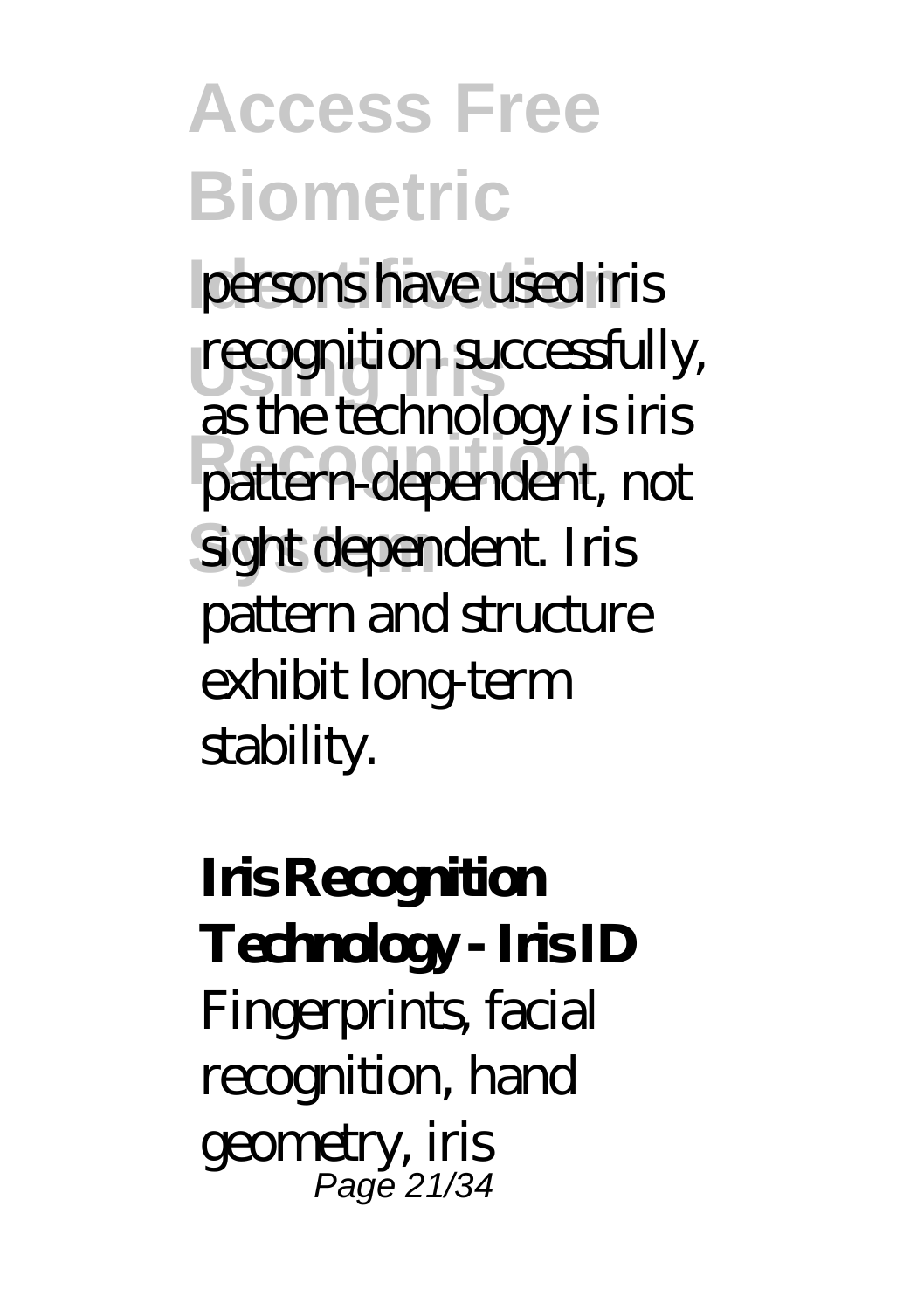**Access Free Biometric** recognition, retinal **Using Iris** identification, voice dynamics, and l handwritten signature. recognition, keystroke ... The use of biometrics, or specifically unique human characteristics, has existed for hundreds of years in one form or another, whether it is a physical description of a person or ...

Page 22/34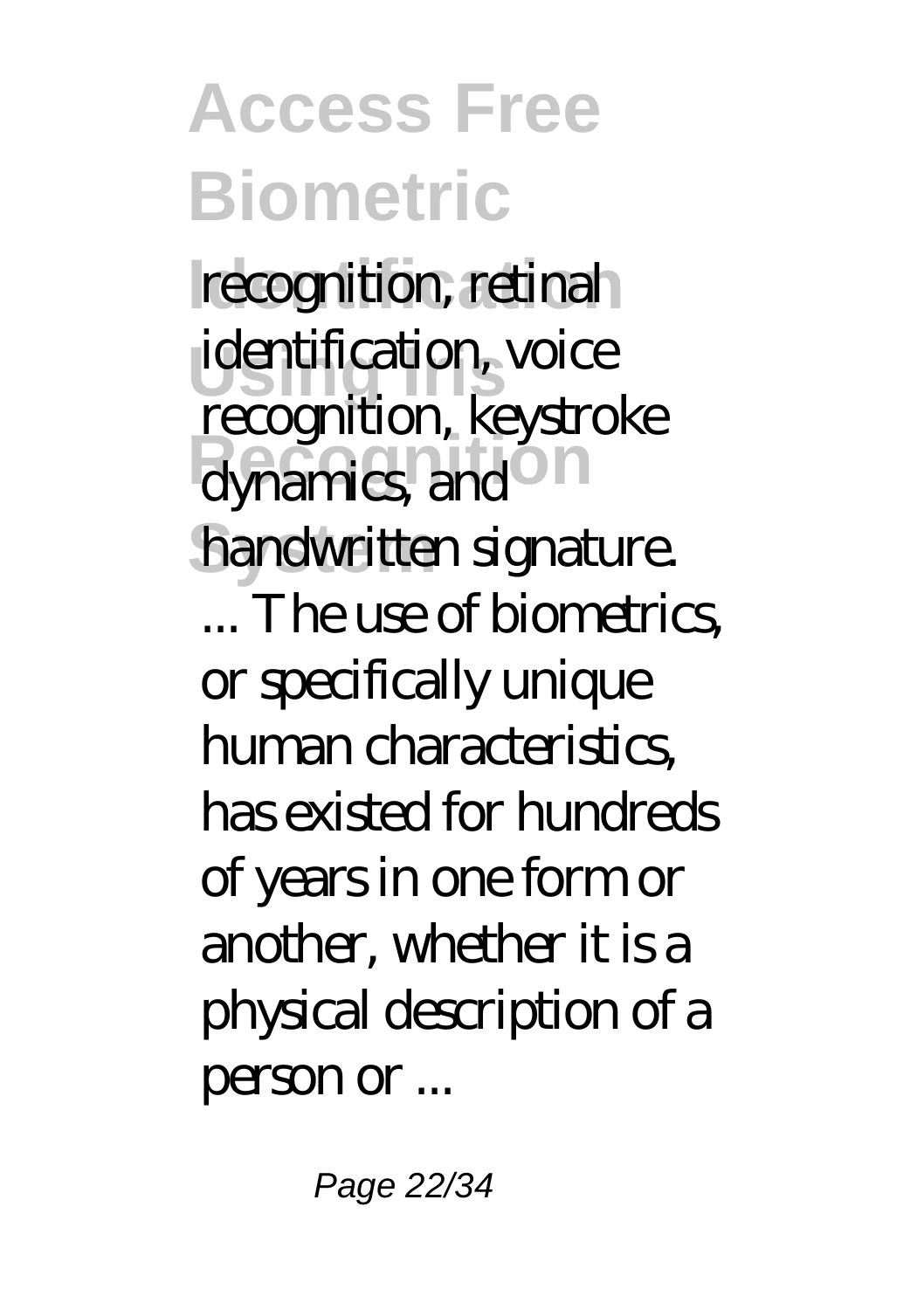**Access Free Biometric Identification Biometric Using Iris Authentication Facia** ognition From fingerprint **Methods. Fingerprints,** identification, iris and retina scans, facial recognition, gait, voice, DNA, brain waves and more, each of these biometric technologies can be used to effectively identify and

Page 23/34

...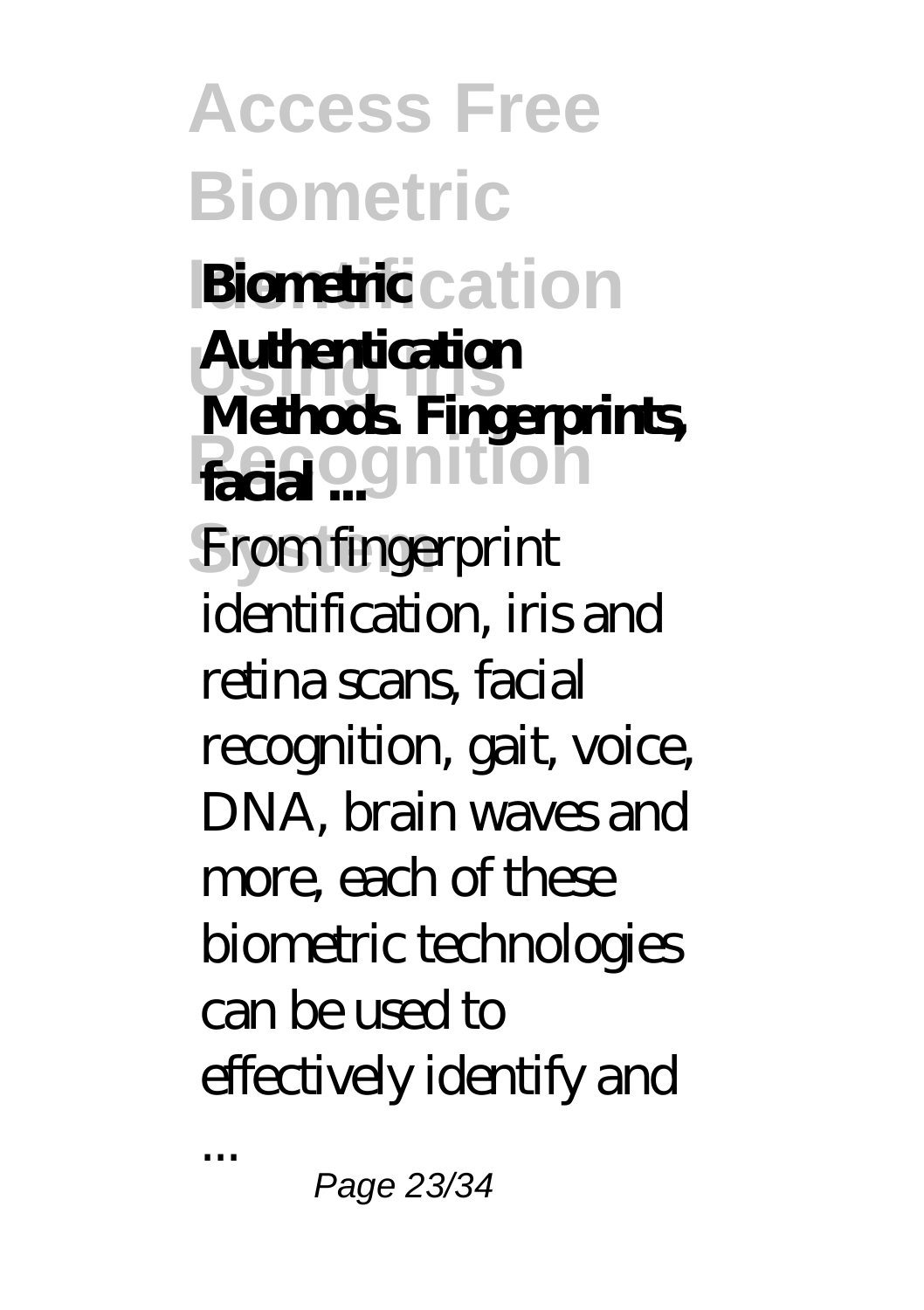**Access Free Biometric Identification Using Iris Hacking Our Identity: Recognition From Biometric ...** Although the accuracy **The Emerging Threats** of facial recognition systems as a biometric technology is lower than iris recognition and fingerprint recognition, it is widely adopted due to its contactless and non-invasive process. Facial recognition Page 24/34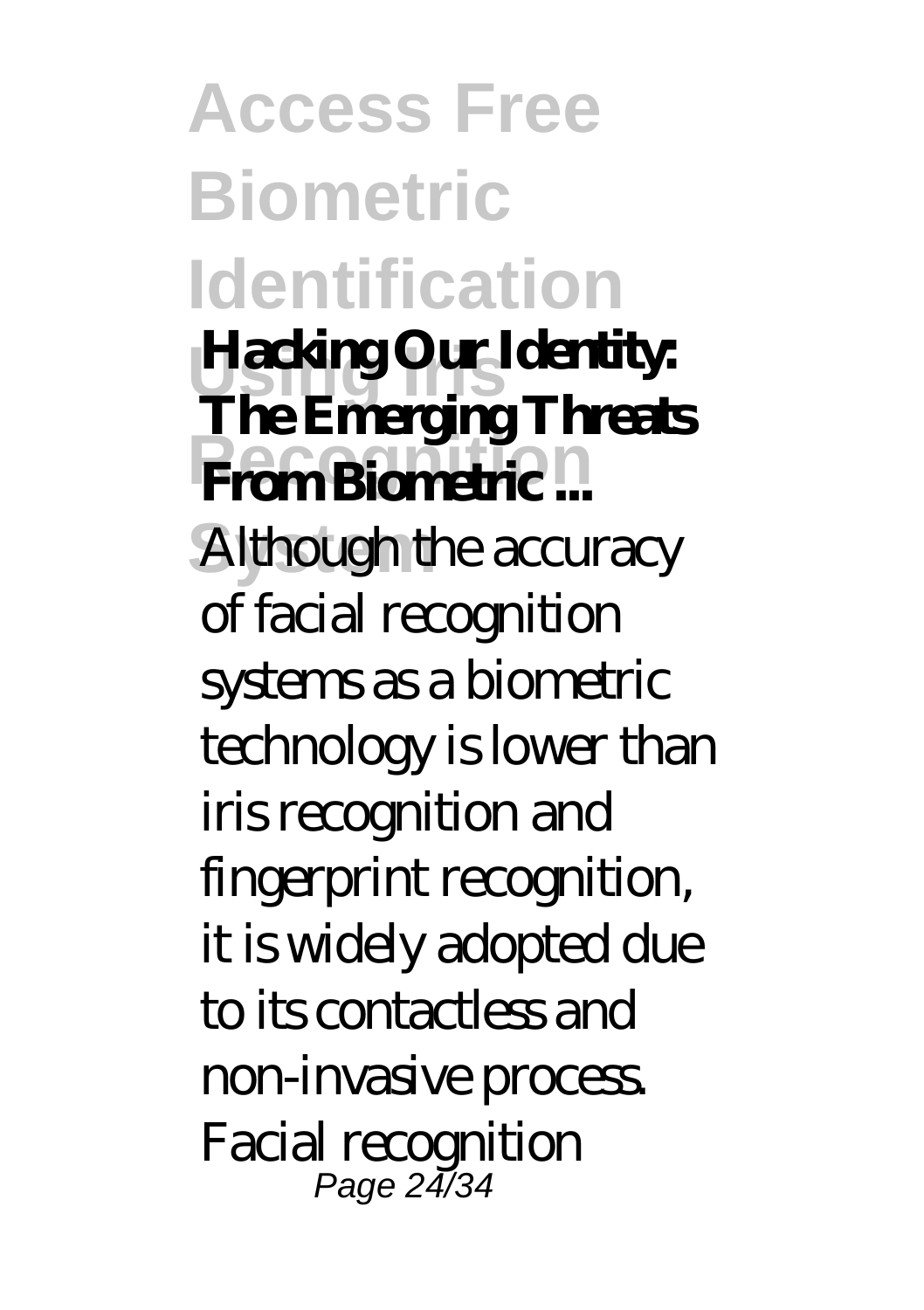**Access Free Biometric** systems have been **Using Iris** deployed in advanced **interaction**, video surveillance and human-computer automatic indexing of images.

**Facial recognition system - Wikipedia** Iris recognition is of growing interest in the field of biometrics for human identification. Page 25/34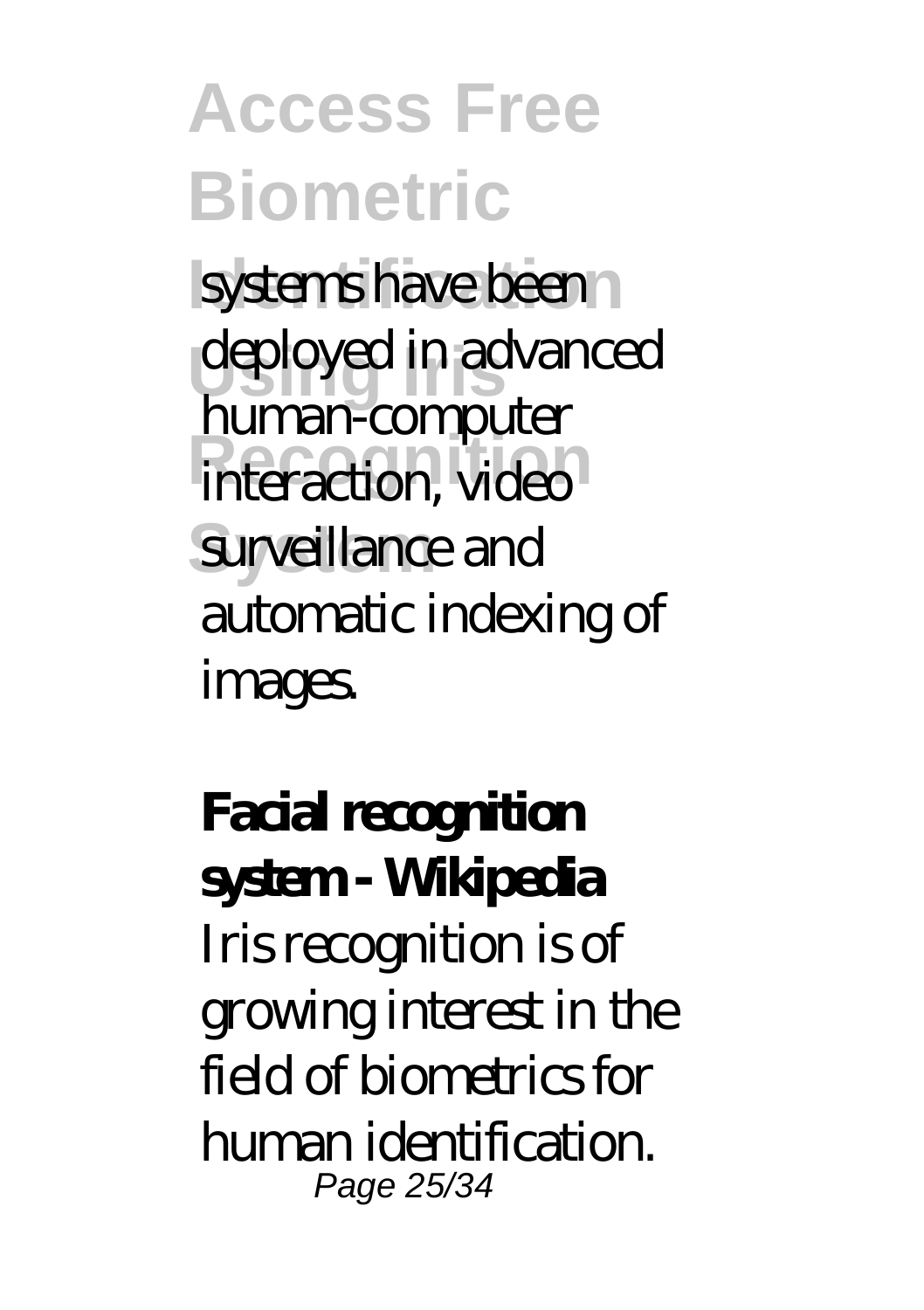### **Access Free Biometric** We first summarized **Using Iris** two techniques for iris **Recognition** Gabor wavelet-based recognition, namely

iris encoding and the use of correlation filters.

**Iris Recognition - an overview | ScienceDirect Topics** Iris recognition is viewed as the most reliable and precise biometric identification Page 26/34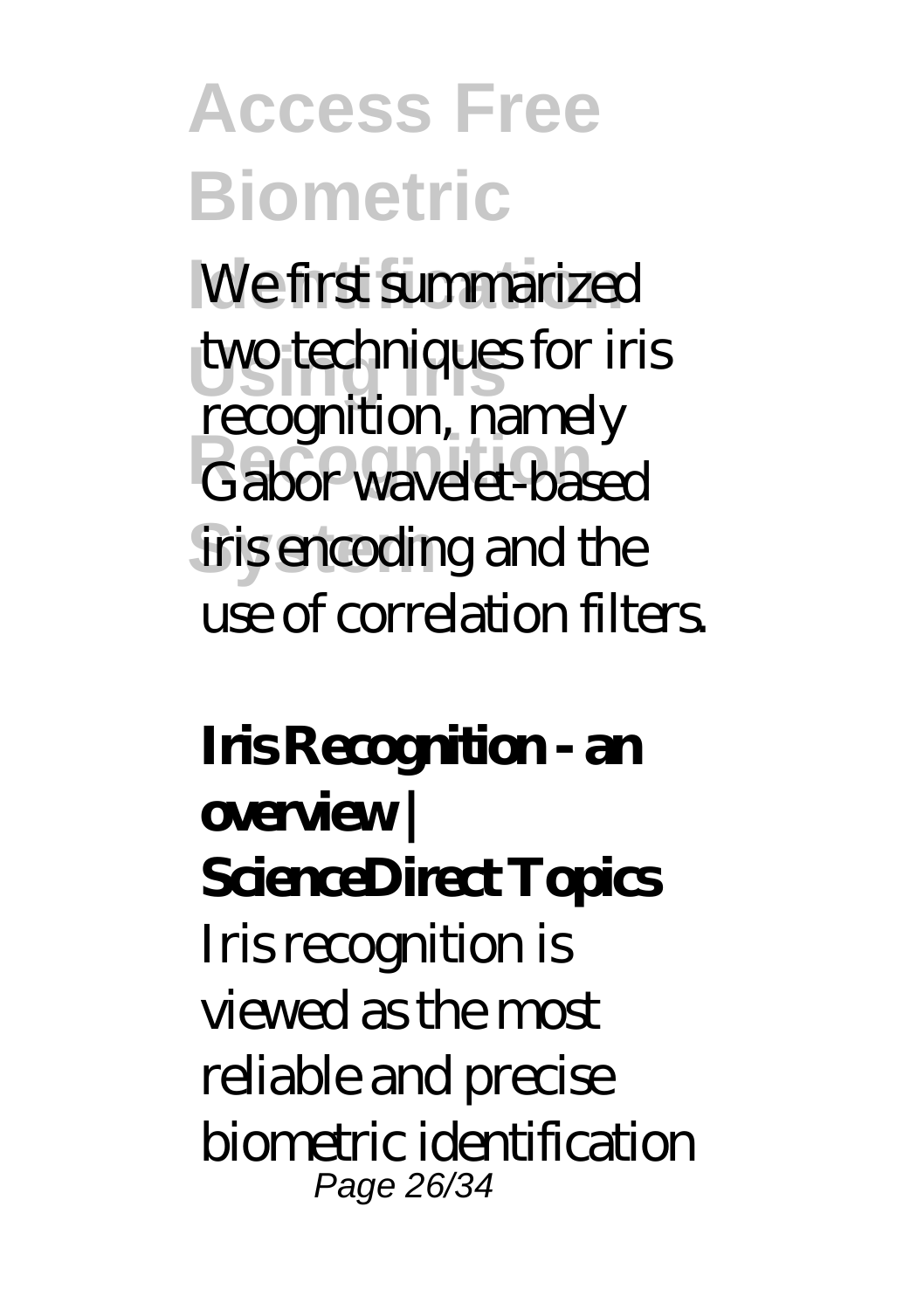**Access Free Biometric framework available.** A **Using Iris** test situation depending **Recognition** code can be built to measure the ... upon the open source

**(PDF) IRIS RECOGNITION SYSTEM researchgate.net** A total of 335 cameras with face recognition capabilities went live last week in the Myanmar Page 27/34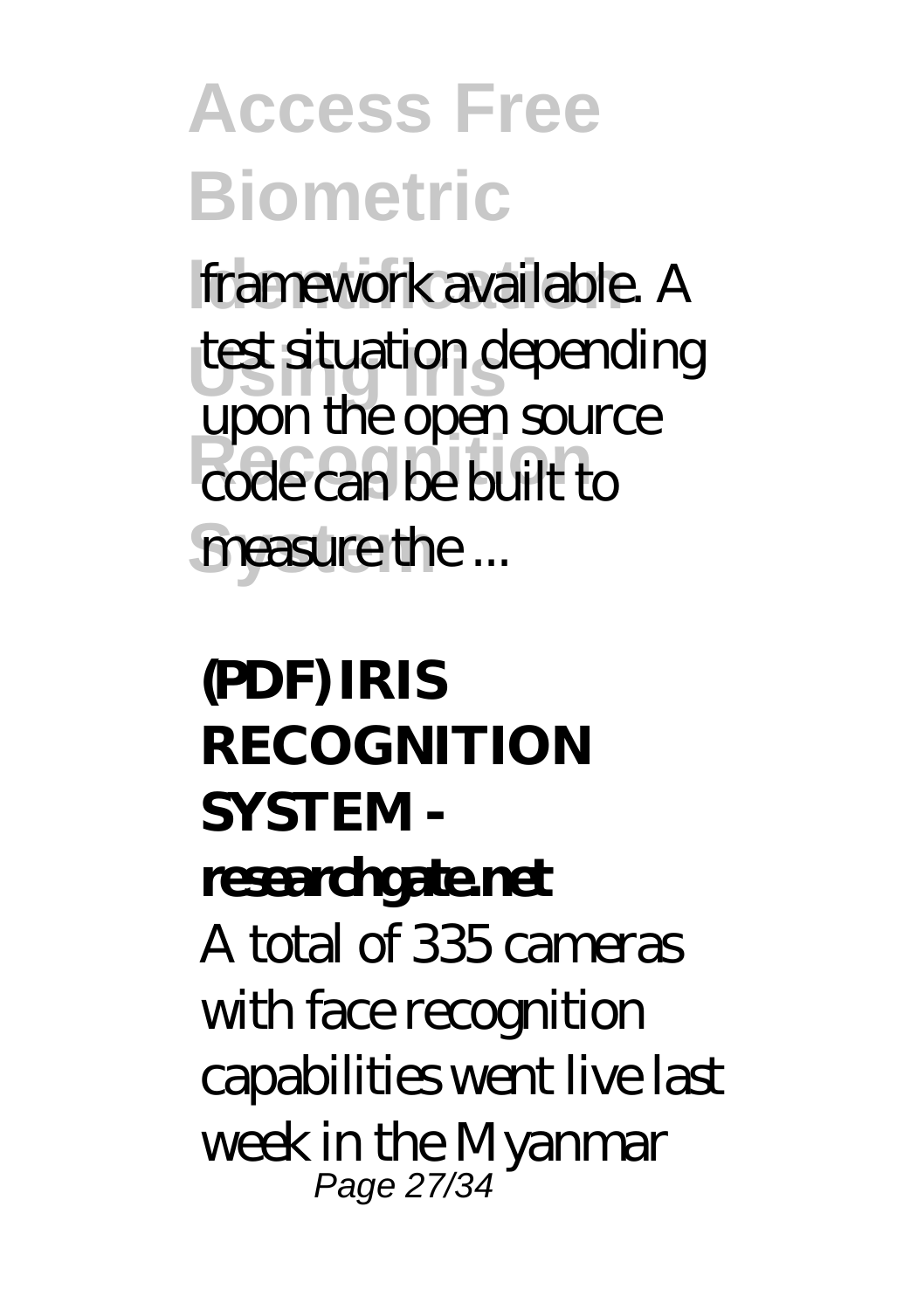**Access Free Biometric** capital of Naypyitaw, Myanmar Now reports.<br>The *n* time which facial **Recognition** recognition algorithms were developed by tech The system, which facial giant Huawei, cost roughly \$2.9 million and is capable of recognizing faces as well as vehicles' number **plates** 

**Facial recognition CCTV system goes live** Page 28/34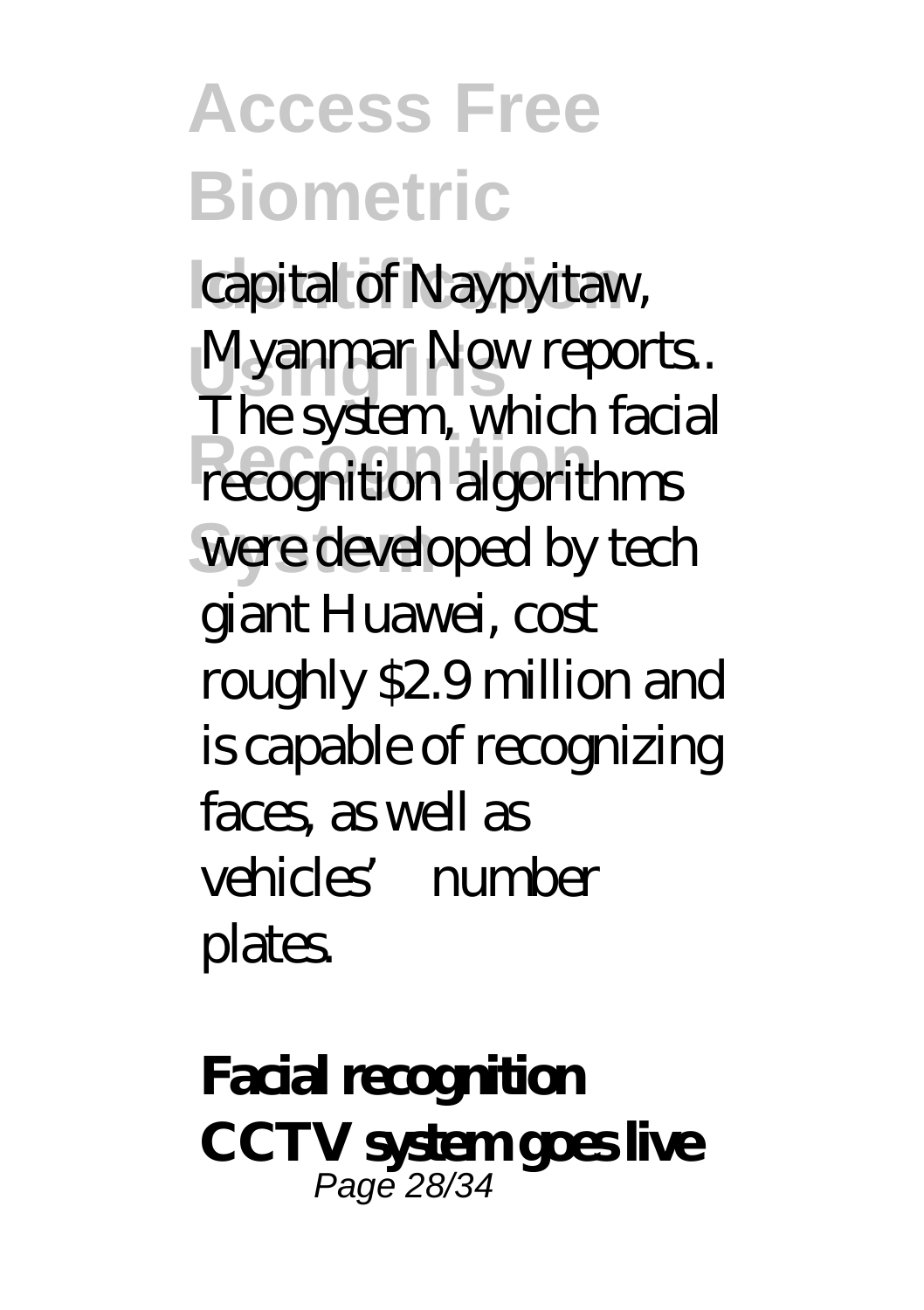**Access Free Biometric in Myanmar**...<sup>1</sup>on **Biometrics Institute** deploying face<sup>O</sup> recognition solutions for urges caution in mask wearers. According to the Biometrics Institute, the increasingly widespread use of masks should fundamentally change how identity is managed and the way facial recognition algorithms Page 29/34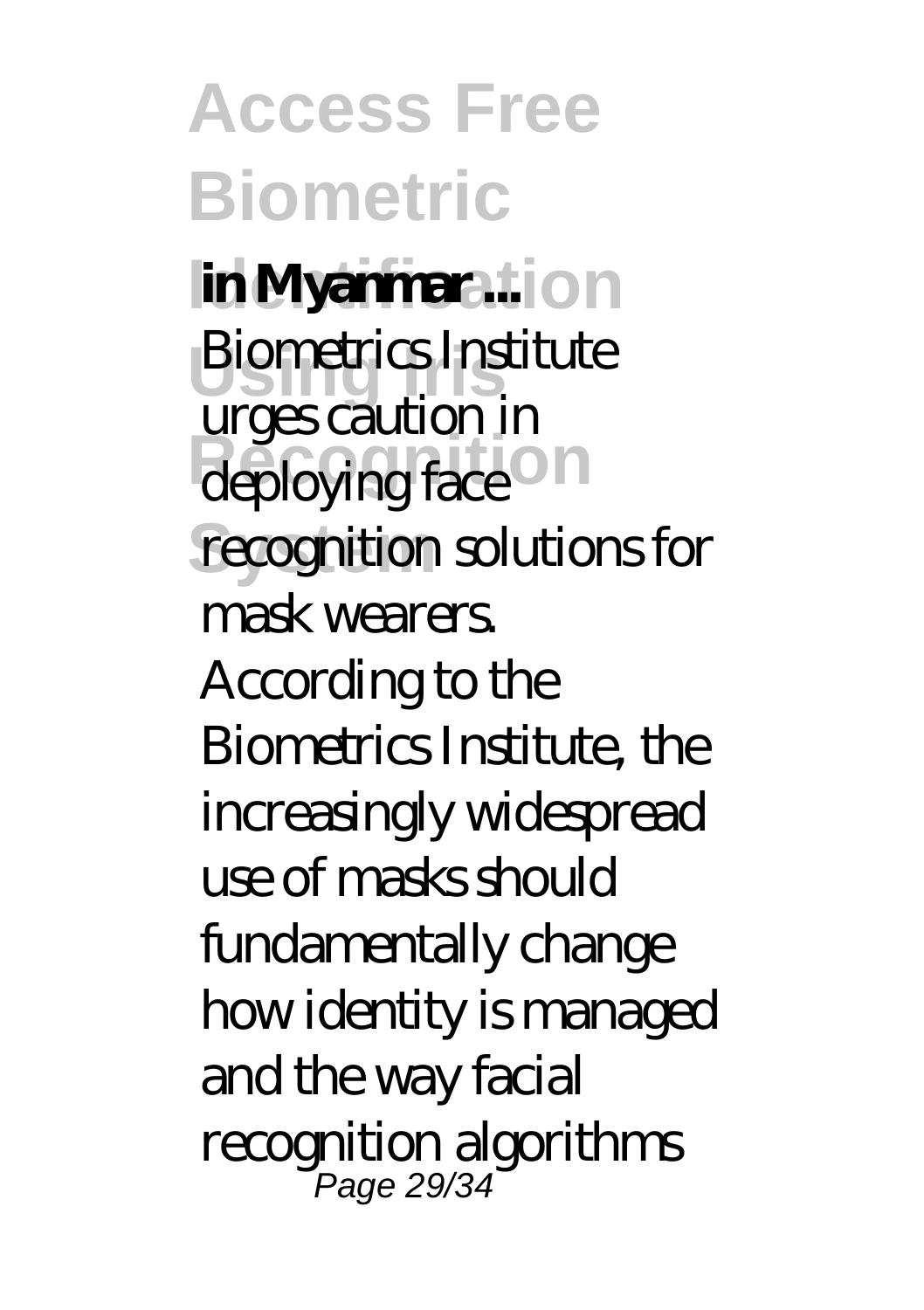**Access Free Biometric** are developed and **Using Iris** applied. **DHS Biometric**<sup>n</sup> **System Technology Rally early findings suggest ...** Today Automated Biometric Identification Systems (ABIS) can create and store biometric information that matches biometric templates for face (using the so-called mugshot Page 30/34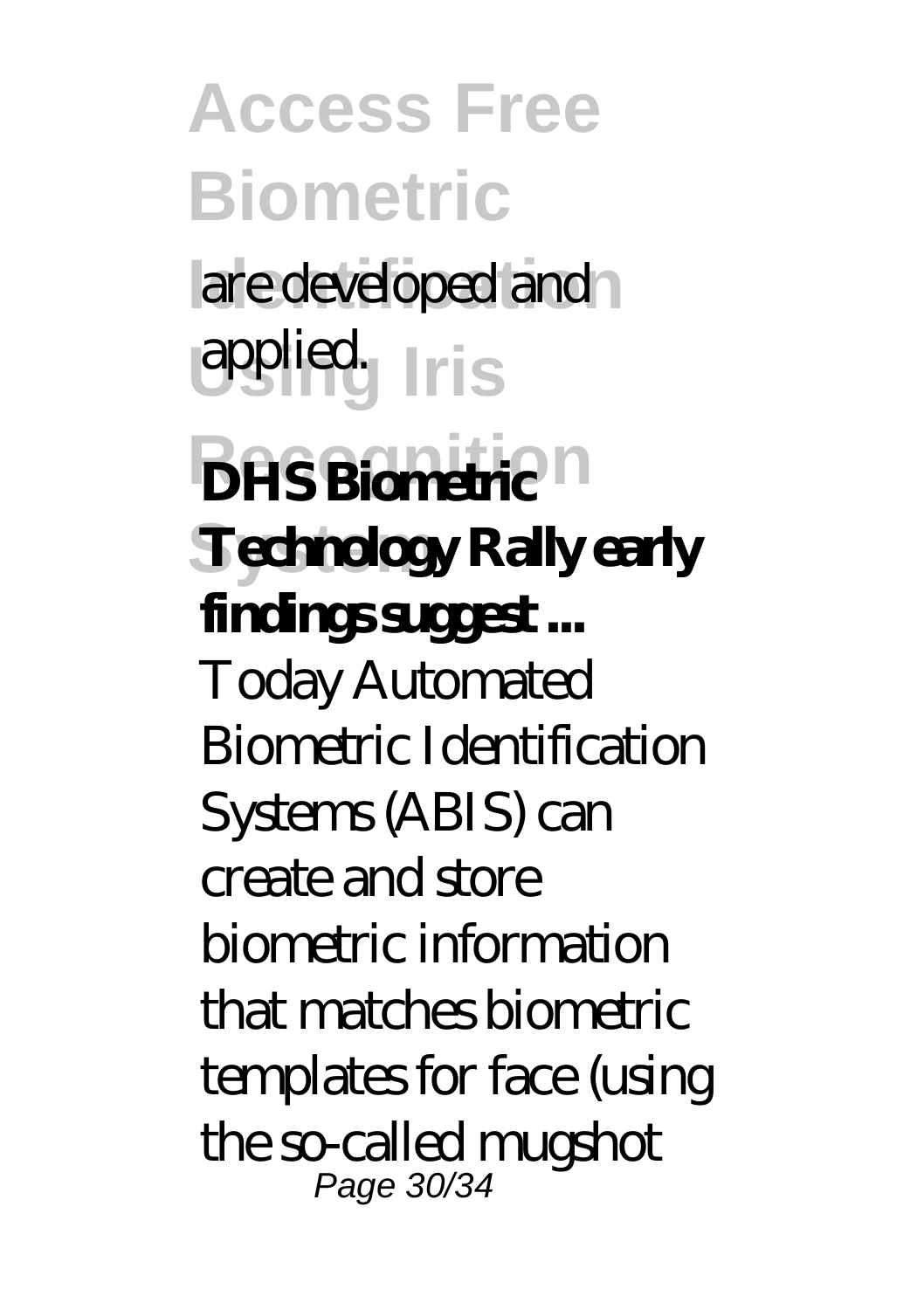**Access Free Biometric** systems), finger, and iris. Discover the work of **in our video. ION System** forensic analysts **Biometrics (facts, use cases, biometric security)** Aware Astra is an advanced cluster computing platform used for large-scale biometric identification and deduplication using fingerprint, facial, and Page 31/34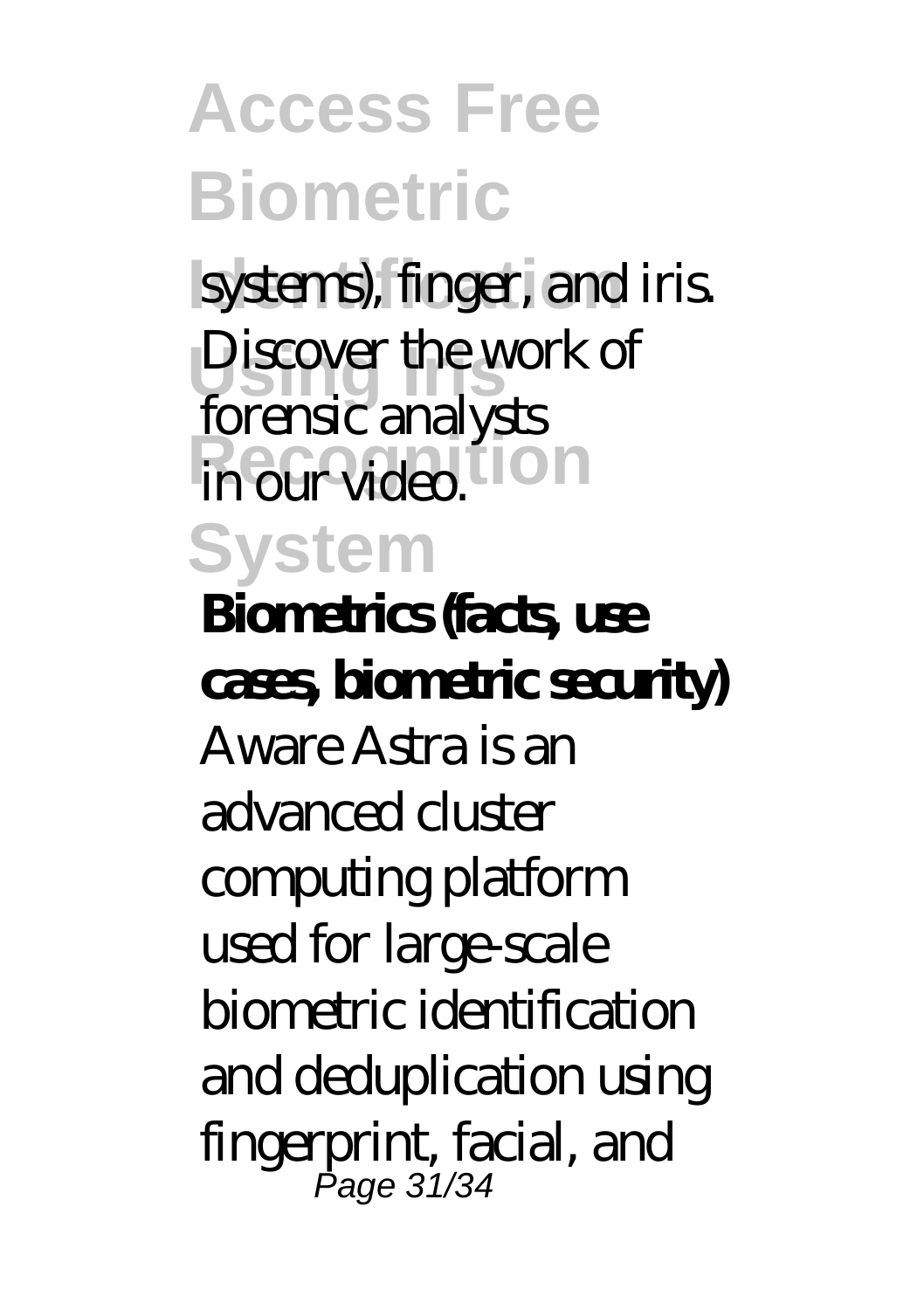# **Access Free Biometric**

iris recognition. Highly **Using Iris** scalable, Astra performs **Recognition** one-to-one match **System** against large stores of one-to-many search or biometric and other identity data.

### **Identification and Verification – Offerings | Aware Biometrics** Biometric Identification  $BI<sup>2</sup>$  Technologies<sup>™</sup> -Page 32/34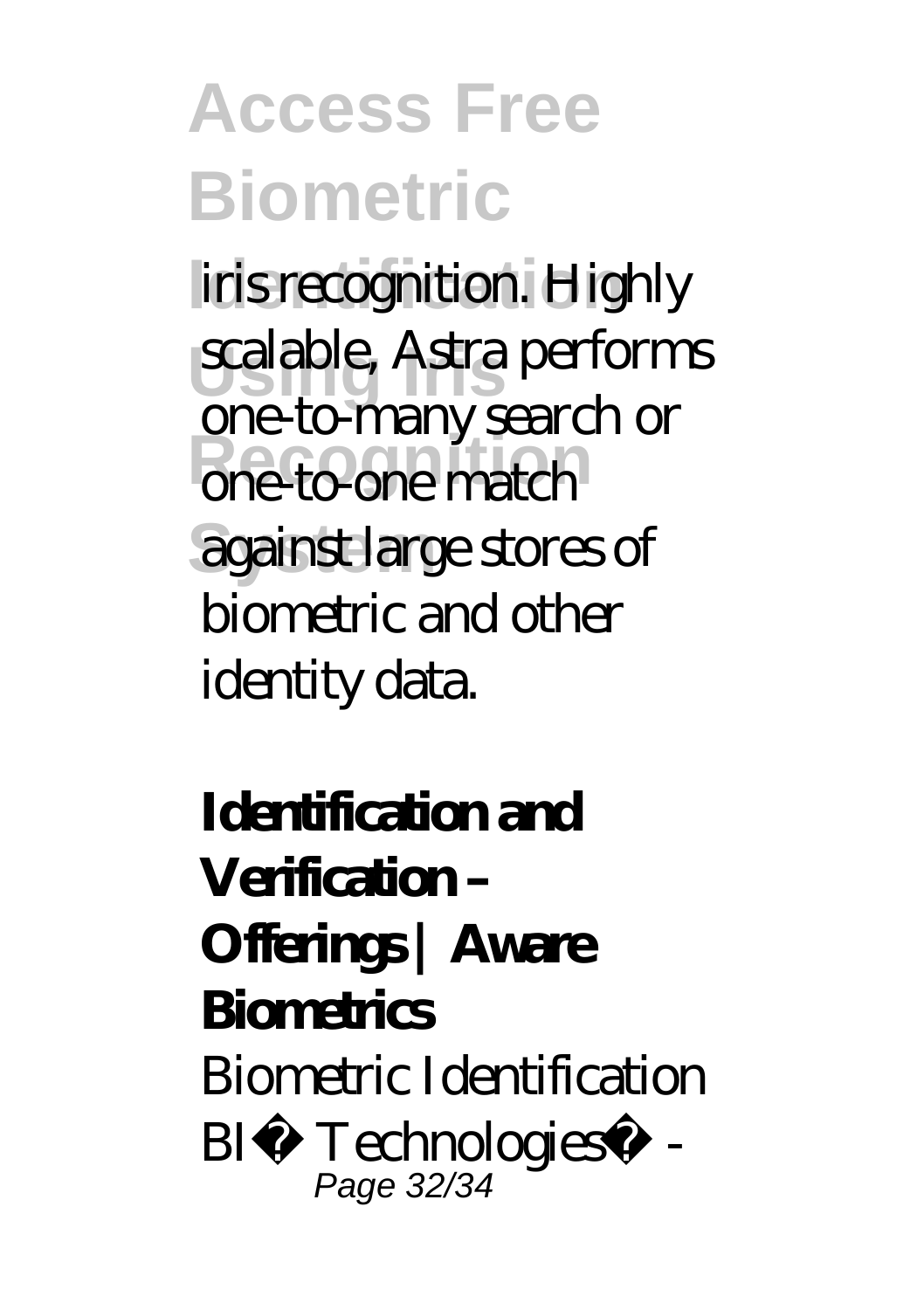## **Access Free Biometric**

**Biometric Intelligence Using Iris** and Identification **Recognition** development and Technologies - is a implementation of the innovative and affordable iris, fingerprint and facial biometric identification and recognition technologies and solutions. Learn More Contact Us Sign Up for Page 33/34